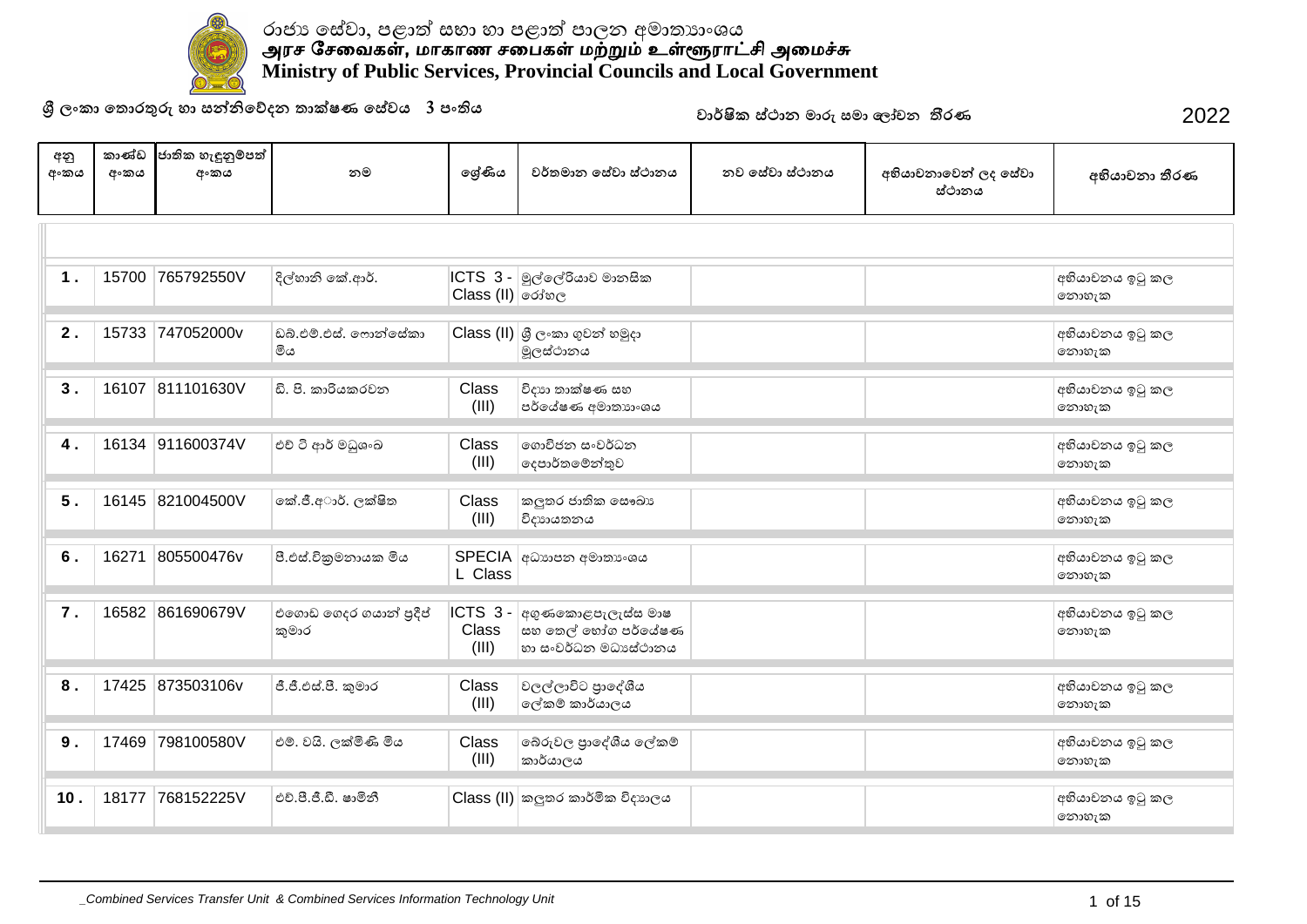

**ɼˢʭˁ˫˳˔ʣˡƱɞ˧˫˦Ǧǧ˳ɩ˖˘˔˫ú˥˒˳˦ʢˣˠ3˚ʭƯˠ** 2022

| අනු<br>අංකය     | කාණ්ඩ<br>අංකය | ජාතික හැඳුනුම්පත්<br>අංකය | නම                               | ලශ්ණිය                    | වර්තමාන සේවා ස්ථානය                                                 | නව සේවා ස්ථානය | අභියාචනාවෙන් ලද සේවා<br>ස්ථානය | අභියාචනා තීරණ            |
|-----------------|---------------|---------------------------|----------------------------------|---------------------------|---------------------------------------------------------------------|----------------|--------------------------------|--------------------------|
| 11.             |               | 18332 763340538v          | ඒ.එම්. ෆාරිස් මයා                |                           | $Class$ (II) පළාත් සභා හා පළාත්<br>පාලන කටයුතු රාජා<br>අමාතාගංශය    |                |                                | අභියාවනය ඉටු කල<br>නොහැක |
| 12.             | 18488         | 197303203379              | කේ එච් එස් කාරියවසම්             |                           | Class (II) බලපිටිය කාර්මික විදාහලය                                  |                |                                | අභියාවනය ඉටු කල<br>නොහැක |
| 13.             | 18668         | 199272903951              | රත්නවෙද ආරච්චිගේ<br>උත්තරා අංජලී | Class<br>(III)            | අධාහපන අමාතා ංශය                                                    |                |                                | අභියාචනය ඉටු කල<br>නොහැක |
| 14.             | 18779         | 956150477V                | එම්, මහීෂා                       | ICTS 3-<br>Class<br>(III) | රජයේ රස පරීක්ෂක<br> ලදපාර්තමේන්තුව                                  |                |                                | අභියාචනය ඉටු කල<br>නොහැක |
| 15.             | 18888         | 882162052V                | එස්, නිතර්සන්                    | ICTS 2 -<br>Class (II)    | කීඩා විදාහ ජාතික ආයතනය                                              |                |                                | අභියාචනය ඉටු කල<br>නොහැක |
| 16.             | 19198         | 662620076V                | ඩී.එස්.ඩී. ද සිල්වා              |                           | Class (II) බෙන්තොට පුාදේශීය<br>ලේකම් කාර්යාලය                       |                |                                | අභියාවනය ඉටු කල<br>නොහැක |
| 17.             | 19314         | 197630203486              | අයි.වී.එම්. ධර්මපිය              |                           | Class (II) කළුතර පුාදේශීය ලේකම්<br>කාර්යාලය                         |                |                                | අභියාචනය ඉටු කල<br>නොහැක |
| 18.             | 19431         | 896992937V                | කේ යු ජී කල්පනී හාගාහ<br>මදූෂානි | Class<br>(III)            | හ/තංගල්ල බාලිකා විදාහලය                                             |                |                                | අභියාචනය ඉටු කල<br>නොහැක |
| 19.             | 19657         | 792802877v                | එස්.එස්. කළුආරච්චි               |                           | Class (II) තංගල්ල පුාදේශීය ලේකම්<br>කාර්යාලය                        |                |                                | අභියාචනය ඉටු කල<br>නොහැක |
| 20 <sub>1</sub> | 20009         | 751200161v                | ඩබ්.පී.ජී. චමින්ද පුෂ්පකුමාර     |                           | $Class$ (II) $\circ$ සෟඛා $\circ$ , පෝෂණ හා දේශීය<br>මෛදා අමාතාගංශය |                |                                | අභියාවනය ඉටු කල<br>නොහැක |
| 21.             | 20013         | 801032222v                | ඒ.ටී. සිසිර කුමාර                | Class<br>(III)            | සෞඛා නපාර්ෂණ හා දේශීය<br>මෛදා අමාතාා∘ශය                             |                |                                | අභියාවනය ඉටු කල<br>නොහැක |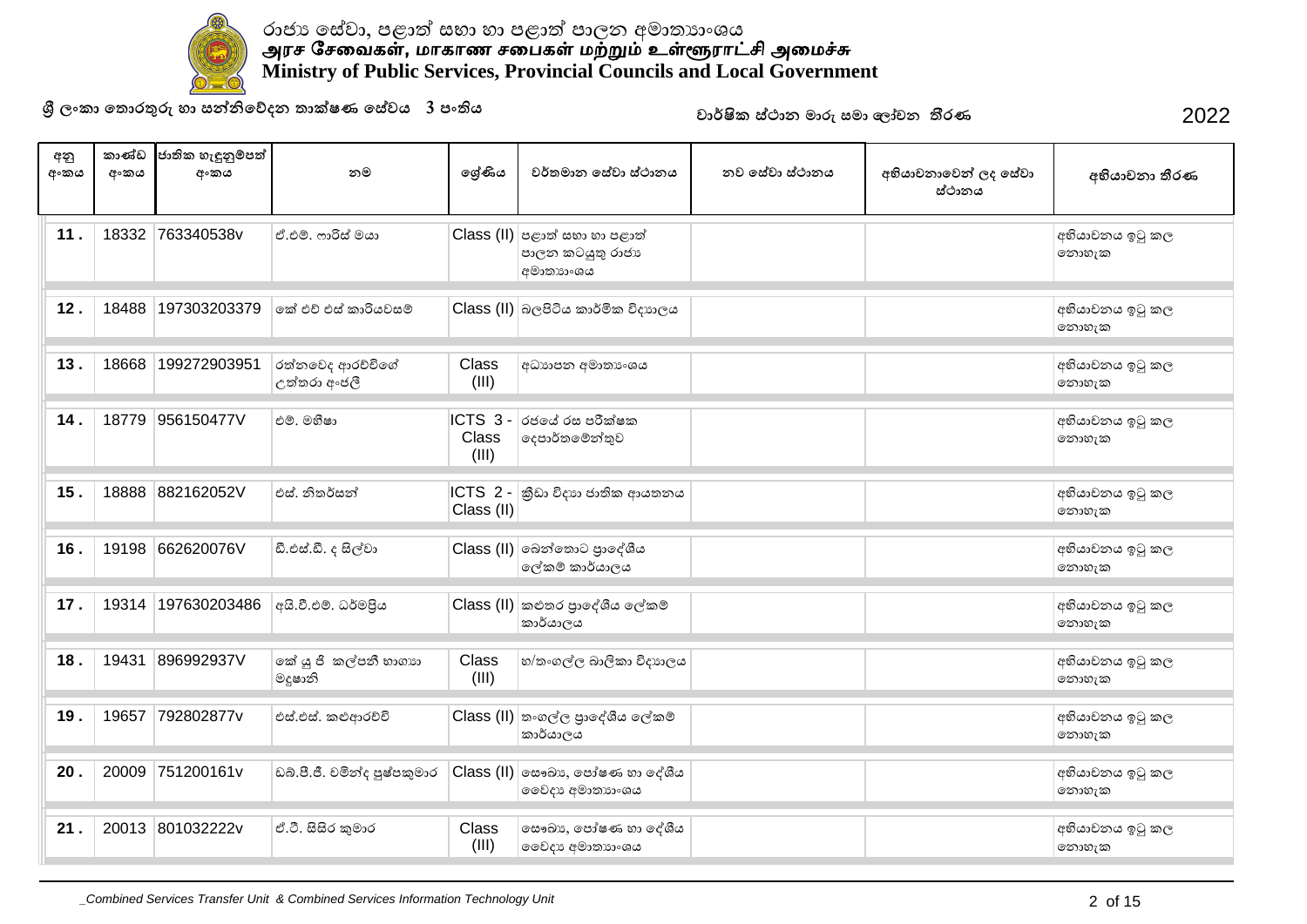

**ɼˢʭˁ˫˳˔ʣˡƱɞ˧˫˦Ǧǧ˳ɩ˖˘˔˫ú˥˒˳˦ʢˣˠ3˚ʭƯˠ** 2022

| අනු<br>අංකය | කාණ්ඩ<br>අංකය | ජාතික හැඳුනුම්පත්<br>අංකය | නම                                    | ලශ්ණිය                              | වර්තමාන සේවා ස්ථානය                                                                                | නුව සේවා ස්ථානය                                   | අභියාචනාවෙන් ලද සේවා<br>ස්ථානය | අභියාචනා තීරණ                 |
|-------------|---------------|---------------------------|---------------------------------------|-------------------------------------|----------------------------------------------------------------------------------------------------|---------------------------------------------------|--------------------------------|-------------------------------|
| 22.         | 20051         | 818253176v                | පී. ඒ. ආර්. දමයන්ති මිය               | Class (II)                          | ජනලේඛන හා<br>සංඛාහලේඛන<br> ලදපාර්තමේන්තුව                                                          |                                                   |                                | අභියාචනය ඉටු කල<br>නොහැක      |
| 23.         | 20099         | 928550583V                | කුරුප්පුවත්තගේ දර්ශනී<br>පෙරේරා       | ICTS <sub>3</sub><br>Class<br>(III) | ජල සම්පාදන අමාතාහංශය                                                                               |                                                   |                                | අභියාචනය ඉටු කල<br>නොහැක      |
|             |               |                           |                                       |                                     |                                                                                                    |                                                   |                                |                               |
| 24.         |               | 10822 717440455v          | බී.පී. දහනායක                         |                                     | Class (II) මාතර දිස්තික් ධීවර<br>කාර්යාලය                                                          | අකුරැස්ස නිල්වලා ජාතික<br>අධාහපන විදාහපීඨය        |                                | ස්ථාන මාරුව අවලංගු කරන<br>ලදී |
| 25.         |               | 10822 790232216V          | බී.ජී.පී. රංගන                        |                                     | $Class (II)$ අකුරැස්ස නිල්වලා ජාතික<br>අධාහපන විදාහපීඨය                                            | මාතර දිස්තික් ධීවර<br>කාර්යාලය                    |                                | ස්ථාන මාරුව අවලංගු කරන<br>ලදී |
| 26.         | 10823         | 197084201642              | කේ.ජී.ආර්. වසන්ති                     | Class (I) විදාහලය                   | $\textsf{ICTS} \ \ 3$ - $\textsf{so} / \texttt{co} \cdot \texttt{co} \cdot \texttt{S}$ ත්තා බාලිකා | ගාල්ල තාක්ෂණ විදාහලය                              |                                | අභියාවනා කර නොමැත             |
| 27.         |               | 10823 837481163V          | එච්.පී. වඩුගේ                         |                                     | Class (II) ගාල්ල තාක්ෂණ විදාහලය                                                                    | ගා/ සංඝමිත්තා බාලිකා<br>විදාහලය                   |                                | අභියාවනා කර නොමැත             |
| 28.         | 10825         | 707171804V                | බී.ඒ.ජී.පියන්තා                       |                                     | Class (II) බලපිටිය පාදේශීය ලේකම්<br>කාර්යාලය                                                       | ලද්ශීය ආදායම්<br>දෙපාර්තමෙන්තුව                   |                                | වෙනසක් නොමැත                  |
| 29.         | 10825         | 807542117V                | ජී.එන්.ආර්. ගමගේ                      | Class (II)                          | $\textsf{ICTS}$ 3 - පුරාවිදාහ දෙපාර්තමේන්තුව                                                       | ගා/මහින්ද විදාහලය                                 |                                | වෙනසක් නොමැත                  |
| 30.         | 10825         | 808021285v                | ශු.ඩී.එම්.ඩී. උක්වත්ත මිය             | Class (II)                          | lCTS 3 -  ගා/මහින්ද විදාහලය                                                                        | බලපිටිය පාදේශීය ලේකම්<br>කාර්යාලය                 |                                | වෙනසක් නොමැත                  |
| 31.         | 10825         | 810391502V                | බී.කේ.අයි.ආර්.කේ.ආර්.ඩබ්.<br>ගුණවර්ධන |                                     | $\textsf{ICTS}$ 3 - $\textsf{or}$ ගිය ආදායම්<br>Class (II) දෙපාර්තමේන්තුව                          | කාර්මික අධාහපන හා පුහුණු<br>කිරීමේ දෙපාර්තමේන්තුව |                                | වෙනසක් නොමැත                  |
| 32.         |               | 10825 842542839V          | ඩී.එම්.එන්.ඩී. කුමාර්                 |                                     | $\textsf{Class}\left(\textsf{II}\right)$ කාර්මික අධාහපන හා පුහුණු<br>කිරීමේ දෙපාර්තමේන්තුව         | ගාල්ල පාදේශීය පුරාවිදාහ<br>කාර්යාලය               |                                | වෙනසක් නොමැත                  |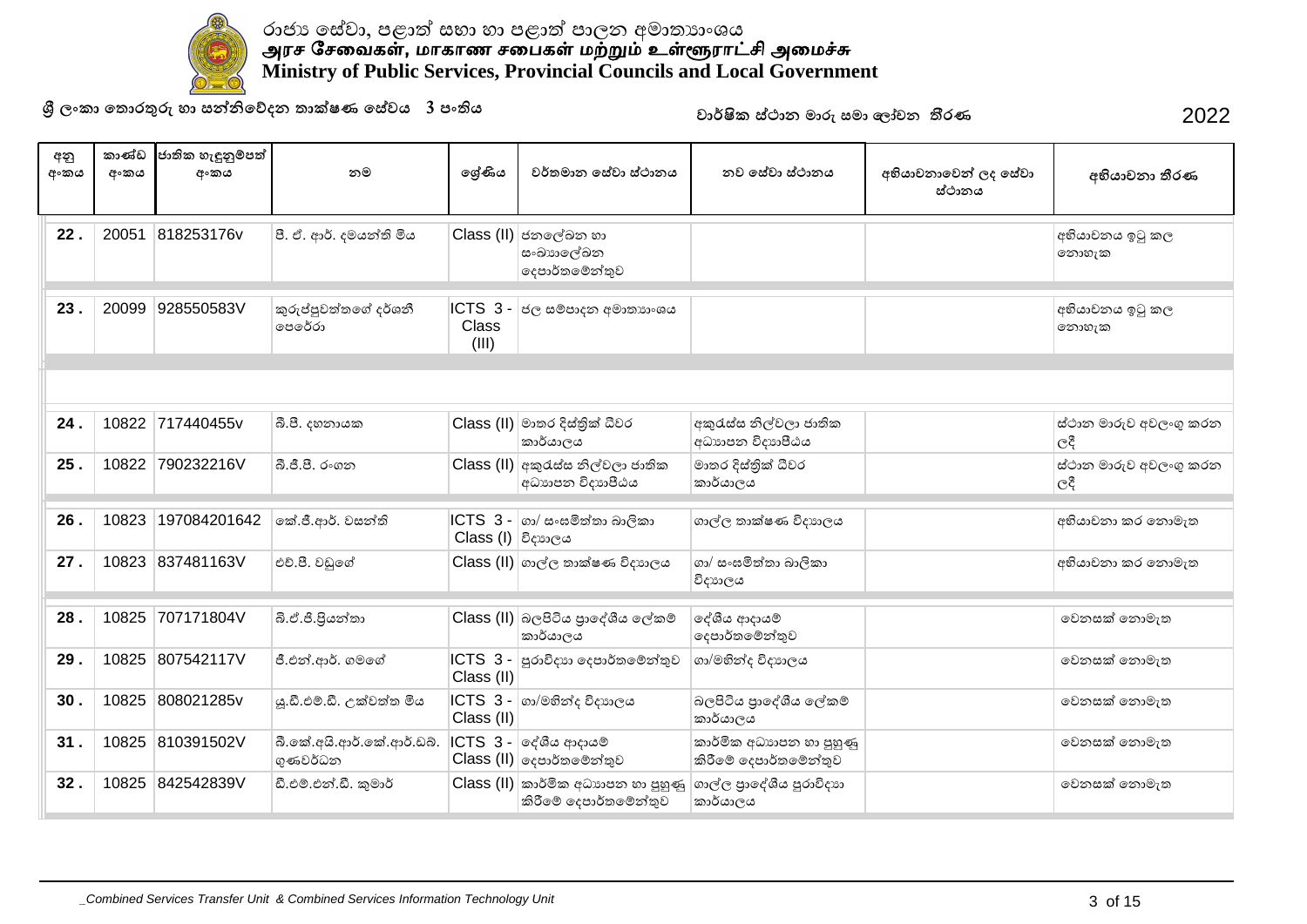

**ɼˢʭˁ˫˳˔ʣˡƱɞ˧˫˦Ǧǧ˳ɩ˖˘˔˫ú˥˒˳˦ʢˣˠ3˚ʭƯˠ** 2022

| අනු<br>අංකය | කාණ්ඩ<br>අංකය | ජාතික හැඳුනුම්පත්<br>අංකය | නම                               | ලේණිය                    | වර්තමාන සේවා ස්ථානය                                              | නව සේවා ස්ථානය                                                   | අභියාචනාවෙන් ලද සේවා<br>ස්ථානය | අභියාචනා තීරණ                                                                                      |
|-------------|---------------|---------------------------|----------------------------------|--------------------------|------------------------------------------------------------------|------------------------------------------------------------------|--------------------------------|----------------------------------------------------------------------------------------------------|
| 33.         | 10828         | 197761502889              | ඒච්. ඒ්. ෙක්. අයි.<br>හපුඅාරච්චි |                          | $Class (II)$ කම්කරු රාජා අමාතාංශය                                | අධාහපන අමාතා ශය                                                  | අධාහපන අමාතා ංශය               | නව ස්ථානමාරු -වර්තමාන<br>සේවා ස්ථානය කම්කරු<br>දෙපාර්තමේන්තුව ලෙස<br>සංශෝධනය වේ.                   |
| 34.         | 10828         | 760700398V                | කේ. ඩී. කේ. පී. කුමාර            |                          | Class (II) විගණකාධිපති<br>දෙපාර්තමේන්තුව                         | කම්කරු අමාතනංශය                                                  |                                | ස්ථාන මාරුව අවලංගු කරන<br>ලදී                                                                      |
| 35.         | 10828         | 808103826v                | ඊ.එම්.පී.ලසන්ති                  | $ICTS_3 -$<br>Class (II) | අධාහපන අමාතාංශය                                                  | විගණකාධිපති<br>දෙපාර්තමේන්තුව                                    | කම්කරු දෙපාර්තමේන්තුව          | අනුපාප්තිකයා<br>197761502889 ඒව. ඒ්.<br>ෙක්. අයි. හපුඅාරචචි -<br>කම්කරු රාජා අමාතා ශය<br>බව සලකන්න |
| 36.         | 10854         | 728452307v                | එල්.එල්. පුෂ්පකුමාරි මිය         |                          | Class (II) ලද්ශීය ආදායම්<br>දෙපාර්තමෙන්තුව                       | පාර්ලිමේන්තු කොමසාරිස්<br>කටයුතු පිළිබඳ ඔම්බුඩ්ස්මන්<br>කාර්යාලය |                                | වෙනසක් නොමැත                                                                                       |
| 37.         | 10854         | 808182807v                | එස්.ඩී.සී. සුලෝචනී මිය           | ICTS 3-<br>Class (II)    | හොරණ රාජකීය විදාහලය                                              | දේශීය ආදායම්<br>දෙපාර්තමේන්තුව                                   |                                | වෙනසක් නොමැත                                                                                       |
| 38.         | 10854         | 886530315v                | ඊ.එම්.එන්.එන්. එදිරිසිංහ මිය     | Class<br>(III)           | පාර්ලිමේන්තු කොමසාරිස්<br>කටයුතු පිළිබඳ ඔම්බුඩ්ස්මන්<br>කාර්යාලය | හොරණ රාජකීය විදාහලය                                              |                                | වෙනසක් නොමැත                                                                                       |
| 39.         | 10855         | 776980250V                | එච්.බී.ශූ. සිරිවර්ධන             |                          | Class (II) නොළඹ දිස්තික් ලේකම්<br>කාර්යාලය                       | දේශීය ආදායම්<br> ලදපාර්තමේන්තුව                                  |                                | අභියාචනා කර නොමැත                                                                                  |
| 40.         |               | 10855 855292190V          | එම් .එෆ් .ෆර්මිලා                | Class<br>(III)           | දේශීය ආදායම්<br>දෙපාර්තමෙන්තුව                                   | කොළඹ දිස්තික් ලේකම්<br>කාර්යාලය                                  |                                | අභියාවනා කර නොමැත                                                                                  |
| 41.         | 10856         | 665791041V                | එච්.වී.එස්. පිරිස් පුනාඥු        |                          | $Class (II)$ ගොඩනැගිලි<br>දෙපාර්තමේන්තුව                         | දේශීය ආදායම්<br>ලදපාර්තමේන්තුව                                   |                                | අභියාචනා කර නොමැත                                                                                  |
| 42.         |               | 10856 800381290V          | යු.ජේ. සෙනරත් මයා                |                          | $Class$ (II) ලද්ශීය ආදායම්<br>දෙපාර්තමෙන්තුව                     | ගොඩනැගිලි<br>දෙපාර්තමේන්තුව                                      |                                | අභියාචනය ඉටු කල<br>නොහැක                                                                           |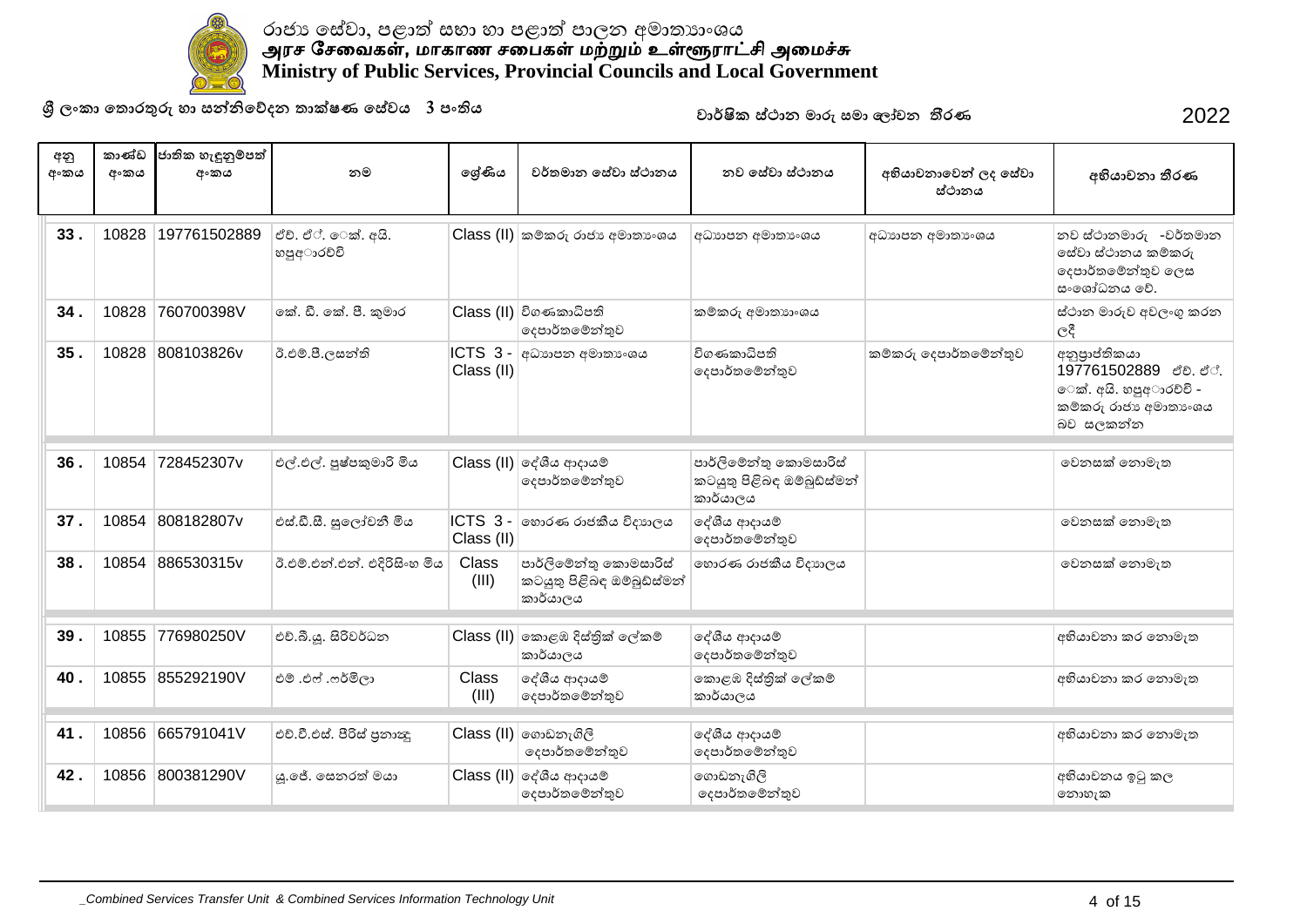

**ɼˢʭˁ˫˳˔ʣˡƱɞ˧˫˦Ǧǧ˳ɩ˖˘˔˫ú˥˒˳˦ʢˣˠ3˚ʭƯˠ** 2022

| අනු<br>අංකය | කාණ්ඩ<br>අංකය | ජාතික හැඳුනුම්පත්<br>අංකය | නම                        | ලශ්ණිය               | වර්තමාන සේවා ස්ථානය                                 | නව සේවා ස්ථානය                           | අභියාචනාවෙන් ලද සේවා<br>ස්ථානය   | අභියාචනා තීරණ                                                                                           |
|-------------|---------------|---------------------------|---------------------------|----------------------|-----------------------------------------------------|------------------------------------------|----------------------------------|---------------------------------------------------------------------------------------------------------|
| 43.         | 10857         | 668201520V                | ඩී.පී. පෙරේරා             | Class (I)            | ජනලේඛන හා<br>සංඛාහලේඛන<br>දෙපාර්තමේන්තුව            | දේශීය ආදායම්<br>දෙපාර්තමේන්තුව           |                                  | අභියාචනය ඉටු කල<br>නොහැක                                                                                |
| 44.         | 10857         | 765091527v                | සී.එස්. පීරිස් මෙය        |                      | ICTS 3 - ලද්ශීය ආදායම්<br>Class (II) දෙපාර්තමේන්තුව | ජනලේඛන හා<br>ස∘ඛාහලේඛන<br>දෙපාර්තමේන්තුව |                                  | අභියාචනා කර නොමැත                                                                                       |
| 45.         | 10858         | 787503012V                | වයි. ඩී. විජේරත්ත         | Class<br>(III)       | ජනලේඛන හා<br>සංඛාහලේඛන<br>දෙපාර්තමේන්තුව            | දූම්රිය දෙපාර්තමේන්තුව                   | ආහාර කොමසාරිස්<br>දෙපාර්තමේන්තුව | අනුපාප්තිකයා<br>887872368V<br>ඩබ්.ආර්.ඩී.ඩී. ජයසූරිය -<br>ආහාර කොමසාරිස්<br>දෙපාර්තමේන්තුව බව<br>සලකන්න |
| 46.         |               | 10858 811780308V          | වී.එල්.ජයකොඩි මයා         |                      | Class (II) රෙජිස්ටුාර් ජනරාල්<br>දෙපාර්තමෙන්තුව     | ජනලේඛන හා<br>සංඛාහලේඛන<br>දෙපාර්තමේන්තුව |                                  | ස්ථාන මාරුව අවලංගු කරන<br>ලදී                                                                           |
| 47.         | 10859         | 766240178v                | ්කේ.ඒ. රේමන් මිය          | Class<br>(III)       | හරිස්චන්දු ජාතික පාසල                               | ශී ලංකා ගුවන් හමුදා<br>මූලස්ථානය         |                                  | අභියාවනා කර නොමැත                                                                                       |
| 48.         | 10859         | 795962999V                | බී.එල්.ඩී.එන්.එච්.මැනිකේ  | Class<br>(III)       | ශී ලංකා ගුවන් හමුදා<br>මූලස්ථානය                    | හරිස්වන්දු ජාතික පාසල                    |                                  | අභියාචනා කර නොමැත                                                                                       |
| 49.         | 10861         | 791310474v                | පී.එන්. කලංසුරිය          | Class<br>(III)       | ලසෟඛා අමාතාගංශය<br>(ඉවෙදා සැපයීම් අංශය)             | අධාහපන අමාතා ංශය                         |                                  | අභියාවනා කර නොමැත                                                                                       |
| 50.         | 10861         | 825361332V                | සී. පී. කරුණාරත්ත         |                      | Class (II) අධාහපන අමාතාංශය                          | ලසෟඛා අමාතාහංශය<br>(ඉවෙදා සැපයීම් අංශය)  |                                  | අභියාචනය ඉටු කල<br>නොහැක                                                                                |
| 51.         | 10863         | 721782298v                | කේ.ඩබ්.සී. ලක්සමන් මයා    | ICTS 3-<br>Class (I) | සුරාබදු දෙපාර්තමේන්තුව                              | ජනලේඛන හා<br>ස∘ඛාහලේඛන<br>දෙපාර්තමේන්තුව |                                  | අභියාවනය ඉටු කල<br>නොහැක                                                                                |
| 52.         |               | 10863 775572701V          | කේ.ඩී.සී.ඩබ්.එම්, නිශ්ශංක |                      | Class (II) ජනලේඛන හා<br>සංඛාහලේඛන<br>දෙපාර්තමේන්තුව | සුරාබදු දෙපාර්තමේන්තුව                   |                                  | අභියාචනා කර නොමැත                                                                                       |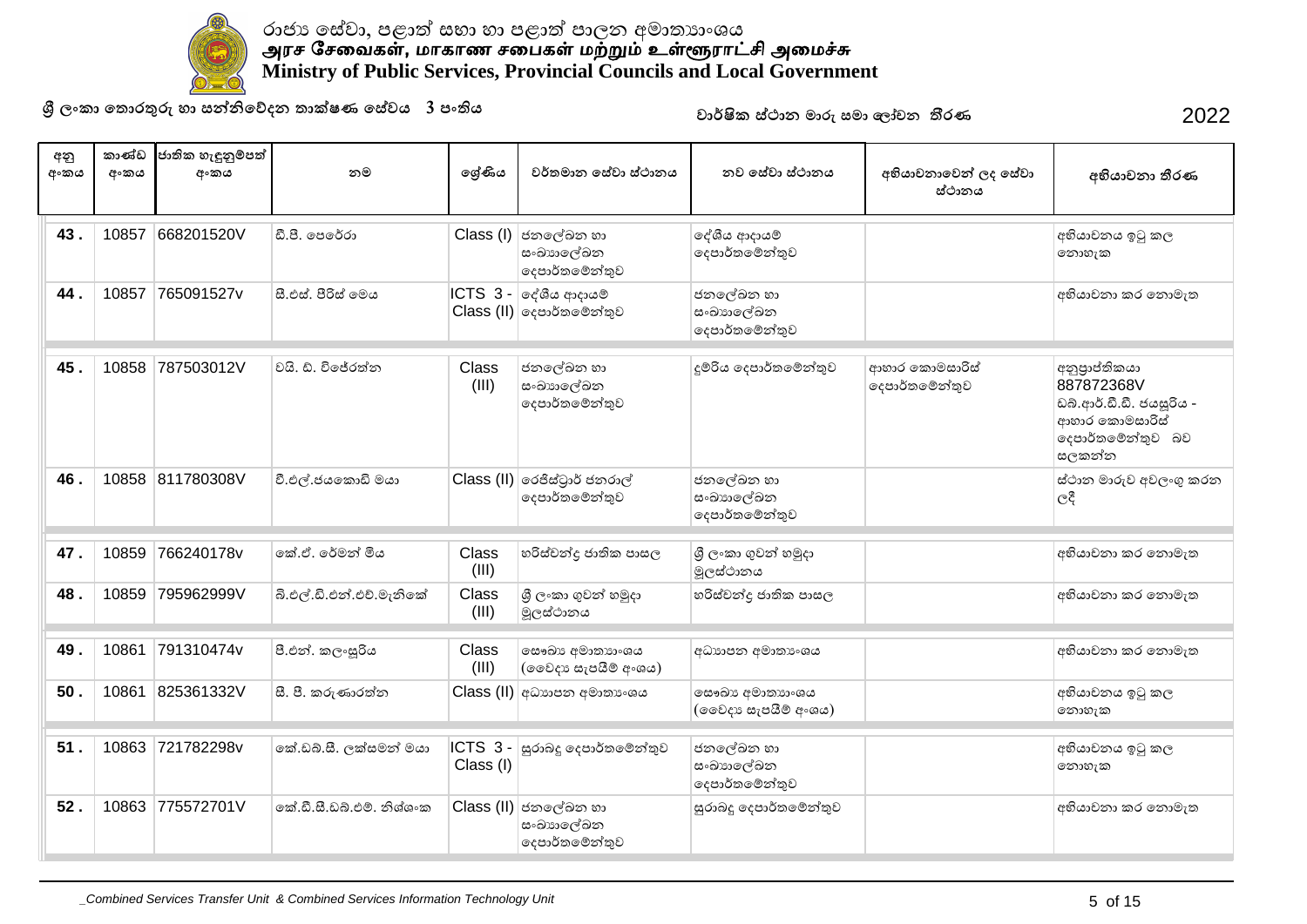

**ɼˢʭˁ˫˳˔ʣˡƱɞ˧˫˦Ǧǧ˳ɩ˖˘˔˫ú˥˒˳˦ʢˣˠ3˚ʭƯˠ** 2022

| අනු<br>අංකය | කාණ්ඩ<br>අංකය | ජාතික හැඳුනුම්පත්<br>අංකය | නම                      | ලශ්ණිය         | වර්තමාන සේවා ස්ථානය                                             | නව සේවා ස්ථානය                                | අභියාචනාවෙන් ලද සේවා<br>ස්ථානය | අභියාචනා තීරණ                                                                                                                                  |
|-------------|---------------|---------------------------|-------------------------|----------------|-----------------------------------------------------------------|-----------------------------------------------|--------------------------------|------------------------------------------------------------------------------------------------------------------------------------------------|
| 53.         | 10864         | 767541880v                | එස්.ඒ.ඩී.එල්. සිල්වා    |                | Class (II) ජනලේඛන හා<br>සංඛාහලේඛන<br>දෙපාර්තමේන්තුව             | දේශීය ආදායම්<br>දෙපාර්තමේන්තුව                |                                | අභියාවනා කර නොමැත                                                                                                                              |
| 54.         |               | 10864 833222899v          | ඒ.ඩබ්.එස්. නිශාන්ත මයා  | Class<br>(III) | දේශීය ආදායම්<br>දෙපාර්තමේන්තුව                                  | ජනලේඛන හා<br>සංඛාහලේඛන<br>දෙපාර්තමේන්තුව      |                                | අභියාචනය ඉටු කල<br>නොහැක                                                                                                                       |
| 55.         | 10865         | 775690011V                | ආර්.ඩී.ටී.ඩී. ධර්මසේත   |                | Class (II) පුද්ගලයන් ලියාපදිංචි<br>කිරීමේ දෙපාර්තමේන්තුව        | දේශීය ආදායම්<br>දෙපාර්තමේන්තුව                | දේශීය ආදායම්<br>දෙපාර්තමේන්තුව | අභියාචනා කර නොමැත                                                                                                                              |
| 56.         | 10865         | 865192347V                | ජී.කේ.යූ.එල්. සුගතපාල   | Class<br>(III) | දේශීය ආදායම්<br>දෙපාර්තමේන්තුව                                  | පුද්ගලයන් ලියාපදිංචි<br>කිරීමේ දෙපාර්තමේන්තුව | අධාහපන අමාතා ංශය               | අනුපාප්තිකයා<br>827701190V<br>ටී.ඒ.දිල්රුක්ෂි - අධාහපන<br>අමාතාංශය බව සලකන්න<br>-ස්ථාන මාරු චකුය<br>2022.07.01 දින සිට<br>කියාත්මක වේ.         |
| 57.         | 10866         | 635950374v                | ඊ.ඒ.ඩී.ඊ.එදිරිසිංහ      | Class<br>(III) | ශී ලංකා විහාග<br>දෙපාර්තමේන්තුව                                 | ජනලේඛන හා<br>සංඛාහලේඛන<br>දෙපාර්තමේන්තුව      |                                | අභියාචනය ඉටු කල<br>නොහැක                                                                                                                       |
| 58.         | 10866         | 786970407V                | බී.ජී.එන්. තරංගනී මිය   |                | Class (II) ජනලේඛන හා<br>සංඛාහලේඛන<br>දෙපාර්තමේන්තුව             | ශී ලංකා විභාග<br>දෙපාර්තමේන්තුව               |                                | අභියාවනා කර නොමැත                                                                                                                              |
| 59.         | 10867         | 706132988V                | එම.ජේ.එම්.එස්. පෙරේරා   |                | $ CTS $ 3 - ලද්ශීය ආදායම්<br>$\text{Class (II)}$ ලදපාර්තමේන්තුව | ජනලේඛන හා<br>සංඛාහලේඛන<br>දෙපාර්තමේන්තුව      |                                | ස්ථාන මාරුව අවලංගු කරන<br>$ e^{\alpha}$                                                                                                        |
| 60.         | 10867         | 770390273v                | බී.ජී.ඩී.ඊ.ජේ.කුමාර මයා |                | Class (II) ජනලේඛන හා<br>සංඛාහලේඛන<br>දෙපාර්තමේන්තුව             | දේශීය ආදායම්<br>දෙපාර්තමේන්තුව                | දේශීය ආදායම්<br>දෙපාර්තමේන්තුව | අනුපුාප්තිකයා<br>768451737V<br>සී.එන්.අමරතායක - දේශීය<br>ආදායම් දෙපාර්තමේන්තුව<br>බව සලකන්න -ස්ථාන<br>මාරුව 2022.07.01 දින සිට<br>කියාත්මක වේ. |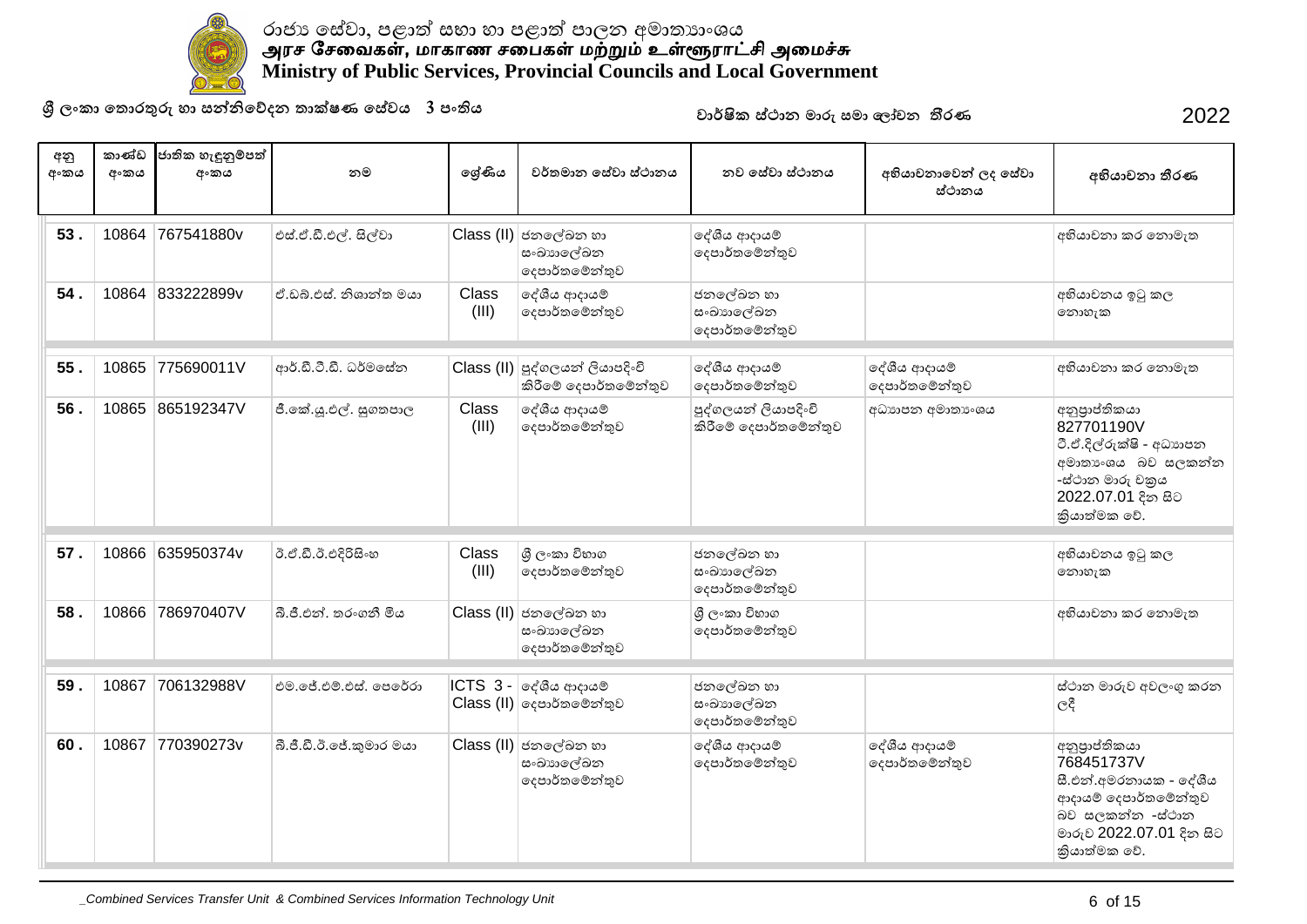

**ɼˢʭˁ˫˳˔ʣˡƱɞ˧˫˦Ǧǧ˳ɩ˖˘˔˫ú˥˒˳˦ʢˣˠ3˚ʭƯˠ** 2022

| අනු<br>අංකය | කාණ්ඩ<br>අංකය | ජාතික හැඳුනුම්පත්<br>අංකය | නම                                                           | ලශ්ණිය         | වර්තමාන සේවා ස්ථානය                                                     | නව සේවා ස්ථානය                           | අභියාචනාවෙන් ලද සේවා<br>ස්ථානය        | අභියාචනා තීරණ                                                                                                       |
|-------------|---------------|---------------------------|--------------------------------------------------------------|----------------|-------------------------------------------------------------------------|------------------------------------------|---------------------------------------|---------------------------------------------------------------------------------------------------------------------|
| 61.         | 10871         | 697672150V                | ඒ.පී.සිංගත්කුට්ටි ආරච්චි                                     |                | Class (II) ජනලේඛන හා<br>ස∘ඛාහලේඛන<br>දෙපාර්තමේන්තුව                     | දේශීය ආදායම්<br>දෙපාර්තමේන්තුව           | දේශීය ආදායම්<br>දෙපාර්තමේන්තුව        | අනුපාප්තිකයා<br>856301036V ආර්. ඒ. ටී.<br>එන්. පෙරේරා මිය - ඉඩම්<br>කොමසාරිස් ජනරාල්<br>දෙපාර්තමේන්තුව බව<br>සලකන්න |
| 62.         | 10871         | 787190189v                | ඒ.බී.ඩබ්.එස්. අත්තනායක                                       |                | $ICTS$ 3 - $e^{3}$ යිය ආදායම්<br>Class (II) ලදපාර්තමේන්තුව              | ඉඩම් කොමසාරිස් ජනරාල්<br>දෙපාර්තමේන්තුව  |                                       | ස්ථාන මාරුව අවලංගු කරන<br>$C\xi$                                                                                    |
| 63.         | 10871         | 856301036V                | ආර්. ඒ. ටී. එන්. පෙරේරා මිය Class (II) ඉඩම් කොමසාරිස් ජනරාල් |                | දෙපාර්තමේන්තුව                                                          | ජනලේඛන හා<br>සංඛාහලේඛන<br>දෙපාර්තමේන්තුව | ජනලේඛන හා සංඛාහලේඛන<br>දෙපාර්තමේන්තුව | වෙනසක් නොමැත                                                                                                        |
| 64.         |               | 10872 645760557y          | ආර්.පී.ආර්.කේ. කිෂාන්ති                                      | Class<br>(III) | ශී ලංකා විහාග<br>දෙපාර්තමේන්තුව                                         | ජනලේඛන හා<br>සංඛාහලේඛන<br>දෙපාර්තමේන්තුව |                                       | නව ස්ථානමාරු -ස්ථාන<br>මාරු චකුය 2022.09.30<br>දිනට දින දීර්ග කරන ලදි                                               |
| 65.         |               | 10872 772860951V          | කේ.ඒ.ඒ.දූමින්ද                                               | ICTS 3-        | ජනලේඛන හා<br>Class (II) සංඛාභලේඛන<br>දෙපාර්තමේන්තුව                     | ශී ලංකා විහාග<br>දෙපාර්තමේන්තුව          |                                       | නව ස්ථානමාරු -ස්ථාන<br>මාරු චකුය 2022.09.30<br>දිනට දින දීර්ග කරන ලදි                                               |
| 66.         | 10873         | 835180417V                | කේ.එස්.ඊ. සිරිවර්ධන                                          | Class<br>(III) | බෙලිඅත්ත කාර්මික<br>විදාහලය                                             | ඕකෙවෙල පාදේශීය ලේකම්<br>කාර්යාලය         |                                       | අභියාවනා කර නොමැත                                                                                                   |
| 67.         |               | 10873 845240930V          | ඒ.එස්.සී. චාමලී                                              |                | Class (II) ඕකෙවෙල පුාදේශීය<br>ලේකම් කාර්යාලය                            | බෙලිඅත්ත කාර්මික<br>විදාහලය              |                                       | අභියාවනා කර නොමැත                                                                                                   |
| 68.         | 10874         | 825232621V                | ඒ.එන්.පී.අතුරලිය                                             | Class<br>(III) | ර/සුමන බාලිකා විදාහලය                                                   | ර/ඇහැලියගොඩ<br>ම.ම.විදාහලය               |                                       | අභියාවනා කර නොමැත                                                                                                   |
| 69.         |               | 10874 837330130v          | එම්.ජී.සී.එන්. ජේමතිලක                                       | Class<br>(III) | ර/ඇහැලියගොඩ<br>ම.ම.විදාහලය                                              | ර/සුමන බාලිකා විදාහලය                    |                                       | අභියාචනය ඉටු කල<br>නොහැක                                                                                            |
| 70.         | 10875         | 718401640v                | එස්. අතුකෝරල                                                 |                | Class (II) විදේශ අමාතාහංශය                                              | කොළඹ දේවි බාලිකා<br>විදාහලය              |                                       | අභියාචනය ඉටු කල<br>නොහැක                                                                                            |
| 71.         |               | 10875 768452504v          | එල්. ජී. එච්. ලලනිකා                                         |                | $\textsf{Class} \left( \mathsf{I} \right)$ ගකාළඹ දේවි බාලිකා<br>විදාහලය | විදේශ අමාතාහංශය                          |                                       | අභියාවනා කර නොමැත                                                                                                   |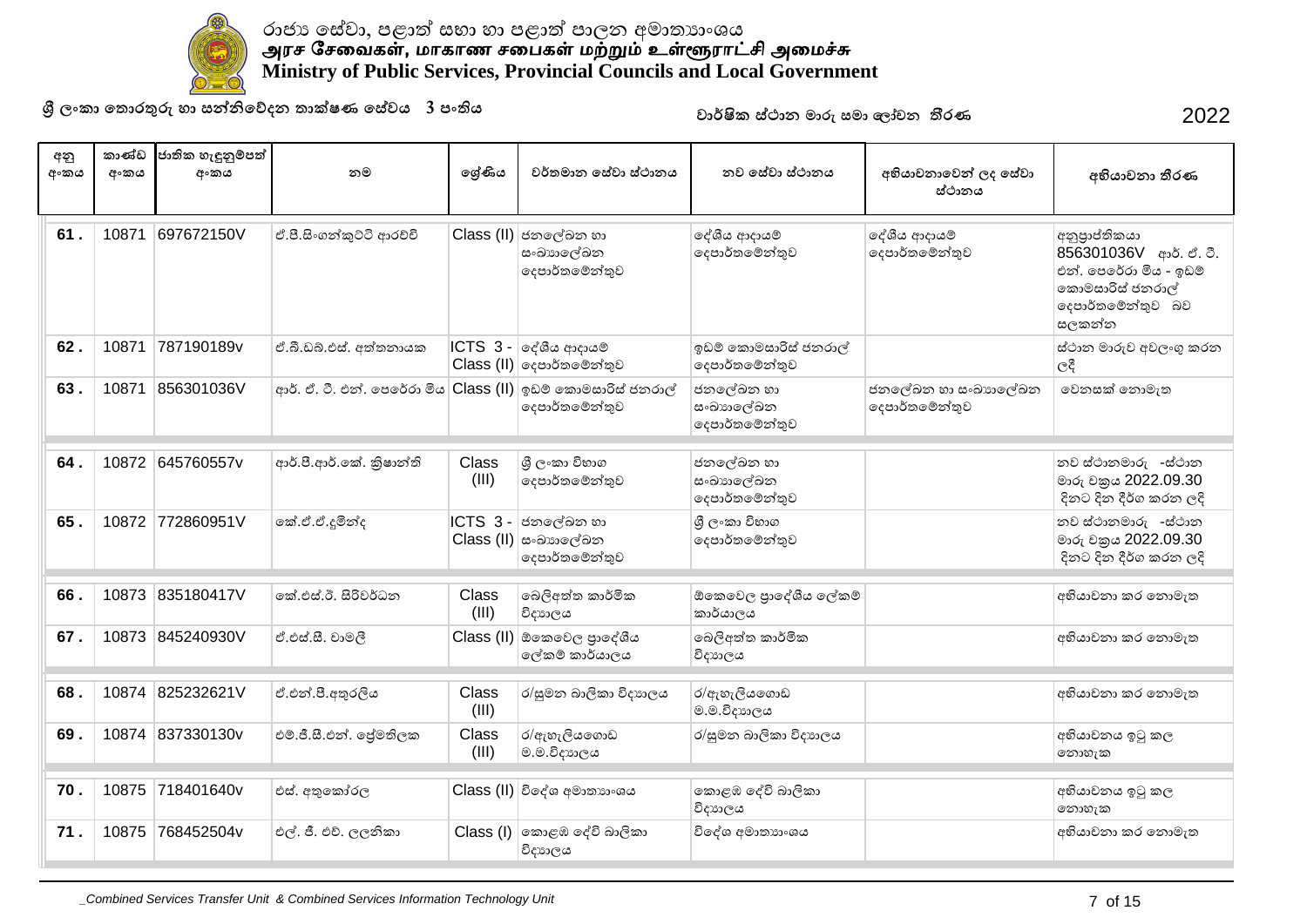

**ɼˢʭˁ˫˳˔ʣˡƱɞ˧˫˦Ǧǧ˳ɩ˖˘˔˫ú˥˒˳˦ʢˣˠ3˚ʭƯˠ** 2022

| අනු<br>අංකය | කාණ්ඩ<br>අංකය | ජාතික හැඳුනුම්පත්<br>අංකය | නම                               | ලශ්ණිය         | වර්තමාන සේවා ස්ථානය                                                                                        | නව සේවා ස්ථානය                                                               | අභියාචනාවෙන් ලද සේවා<br>ස්ථානය | අභියාචනා තීරණ            |
|-------------|---------------|---------------------------|----------------------------------|----------------|------------------------------------------------------------------------------------------------------------|------------------------------------------------------------------------------|--------------------------------|--------------------------|
| 72.         |               | 10876 807261010v          | ඊ.ඩබ්ලිව්.ඒ.වි. ජයවර්ධන          | Class<br>(III) | ඉඩම් අමාතාහංශය                                                                                             | විදේශ අමාතාහංශය                                                              |                                | අභියාචනා කර නොමැත        |
| 73.         |               | 10876 815563301v          | වී.එච්.එන්. නිලුක්ෂි මිය         | L Class        | SPECIA විදේශ අමාතාහංශය                                                                                     | ඉඩම් අමාතාහංශය                                                               |                                | අභියාචනා කර නොමැත        |
| 74.         | 10877         | 767280181V                | කේ.කේ.කෝෂලිකා<br>ඉරෝෂනි කන්නන්ගර | Class<br>(III) | දේශීය ආදායම්<br>දෙපාර්තමේන්තුව                                                                             | විදේශ අමාතාහංශය                                                              |                                | අභියාචනා කර නොමැත        |
| 75.         |               | 10877 810784458v          | එම්.එම්. කුමාරගේ මයා             | L Class        | SPECIA විදේශ අමාතාහංශය                                                                                     | වේවැල්, පිත්තල, මැටි, ලී<br>බඩු සහ ගුාමීය කර්මාන්ත<br>පුවර්ධන රාජා අමාතාහංශය |                                | අභියාචනය ඉටු කල<br>නොහැක |
| 76.         | 10877         | 821110580V                | එච්.ඩබ්ලිව්.පී.ඒ. සම්පත්         | Class<br>(III) | වේවැල්, පිත්තල, මැටී, ලී<br>බඩු සහ ගුාමීය කර්මාන්ත<br>පුවර්ධන රාජා අමාතාහංශය                               | දේශීය ආදායම්<br>දෙපාර්තමේන්තුව                                               |                                | අභියාචනා කර නොමැත        |
| 77.         | 10878         | 812390813V                | ඩී.ඒ.එස්.එන්. කුමාරසිරි          |                | Class (II) කොළඹ ඩී.එස්.සේනානායක විදේශ අමාතාහංශය<br>විදාහලය                                                 |                                                                              |                                | අභියාවනා කර නොමැත        |
| 78.         |               | 10878 828573667v          | ආර් ජී රූපසිංහ මිය               | Class<br>(III) | විදේශ අමාතාහංශය                                                                                            | කොළඹ ඩී.එස්.සේනානායක<br>විදාහලය                                              |                                | අභියාචනය ඉටු කල<br>නොහැක |
| 79.         | 10880         | 806880264V                | ඩී.එන්.ආර්.එම්.<br>කරුණාරත්න     |                | Class (II) අනුලා බාලිකා විදාහලය                                                                            | දේශීය ආදායම්<br>දෙපාර්තමේන්තුව                                               |                                | අභියාවනා කර නොමැත        |
| 80.         |               | 10880 890781080V          | ඒ.එස්.එල්. ද සිල්වා              | Class<br>(III) | දේශීය ආදායම්<br>දෙපාර්තමේන්තුව                                                                             | අනුලා බාලිකා විදාහලය                                                         |                                | අභියාචනා කර නොමැත        |
| 81.         | 10881         | 680830371v                | එස්.එච්.පී.පී. සමරසිංහ මයා       |                | $ CTS_3 - \circ \circ \circ \circ \circ \circ \circ \circ$<br>Class (II) ලදපාර්තමේන්තුව                    | ලසෟඛා අමාතාහංශය<br>(ඉවෙදා සැපයීම් අංශය)                                      |                                | අභියාවනා කර නොමැත        |
| 82.         | 10881         | 731000581v                | කේ.සී.කලුපහන මයා                 |                | $\textsf{ICTS}$ 3 - $\mid$ ණෙබා $\textsf{s}$ අමාතා $\textsf{s}$ ංශය<br>$Class$ (II) $($ මෛදා සැපයීම් අංශය) | දේශීය ආදායම්<br>දෙපාර්තමේන්තුව                                               |                                | අභියාචනා කර නොමැත        |
| 83.         |               | 10882 655772979v          | එච්.එම්.එස්.පීජයතිලක             | Class<br>(III) | ශී ලංකා විහාග<br>දෙපාර්තමේන්තුව                                                                            | කාර්මික අධාහපන හා පුහුණු<br>කිරීමේ දෙපාර්තමේන්තුව                            |                                | අභියාචනය ඉටු කල<br>නොහැක |
| 84.         |               | 10882 906591243V          | එම්.එම්.ඩී.ටී. ගුණවර්ධන<br>මෙය   | Class<br>(III) | කාර්මික අධාහපන හා පුහුණු<br>කිරීමේ දෙපාර්තමේන්තුව                                                          | ශී ලංකා විහාග<br>දෙපාර්තමේන්තුව                                              |                                | අභියාචනා කර නොමැත        |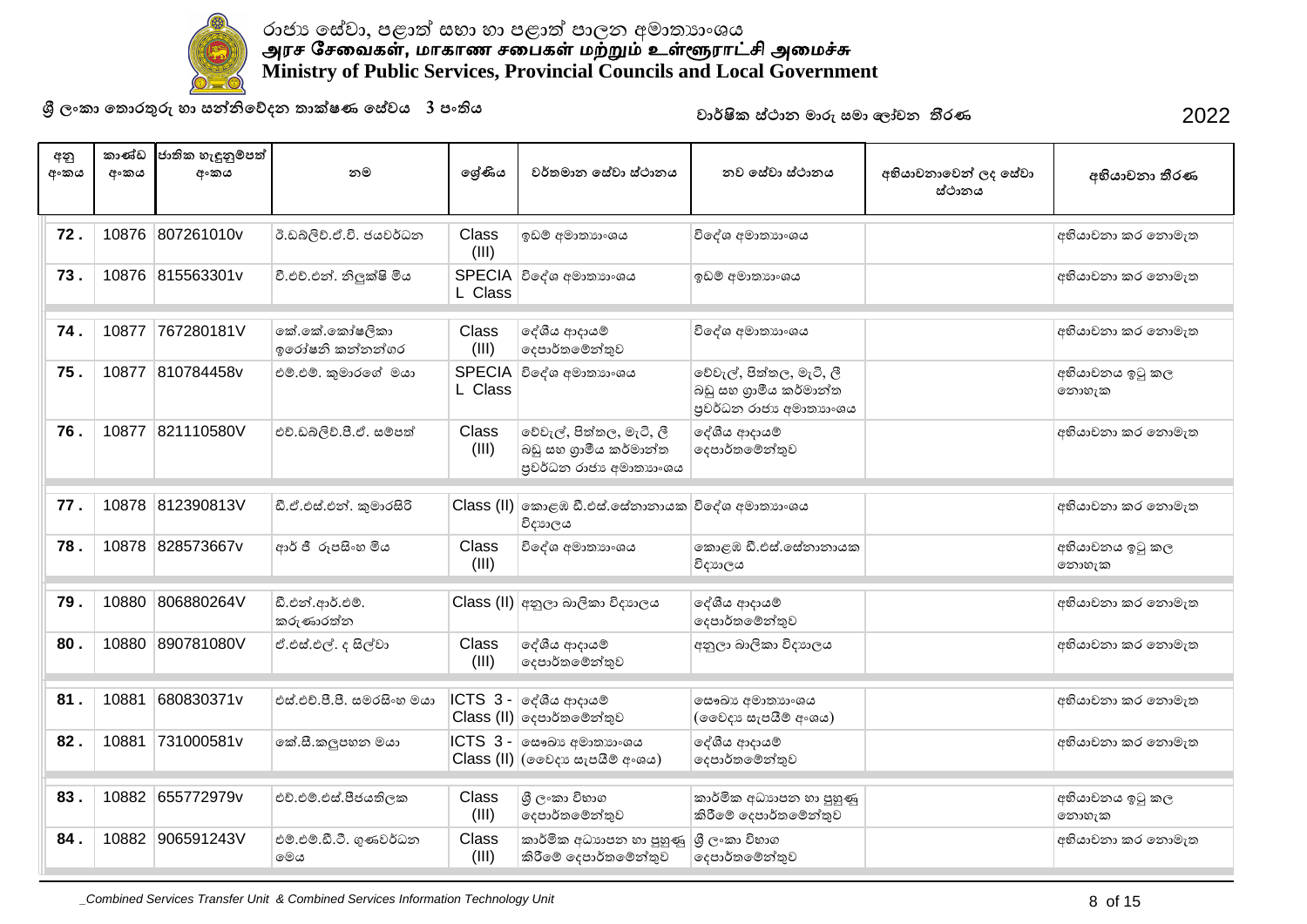

**ɼˢʭˁ˫˳˔ʣˡƱɞ˧˫˦Ǧǧ˳ɩ˖˘˔˫ú˥˒˳˦ʢˣˠ3˚ʭƯˠ** 2022

| අනු<br>අංකය | කාණ්ඩ<br>අංකය | ජාතික හැඳුනුම්පත්<br>අංකය | නම                         | ලශ්ණිය                | වර්තමාන සේවා ස්ථානය                                                                       | නව සේවා ස්ථානය                                                               | අභියාචනාවෙන් ලද සේවා<br>ස්ථානය           | අභියාචනා තීරණ                                                                                                            |
|-------------|---------------|---------------------------|----------------------------|-----------------------|-------------------------------------------------------------------------------------------|------------------------------------------------------------------------------|------------------------------------------|--------------------------------------------------------------------------------------------------------------------------|
| 85.         | 10883         | 198161501597              | ඒ්.ඩබ්.සී.නිශාන්ති         |                       | Class (II) ගම්පහ කාර්මික විදාහලය                                                          | දේශීය ආදායම්<br>දෙපාර්තමේන්තුව                                               | දේශීය ආදායම්<br>දෙපාර්තමේන්තුව           | අභියාචනා කර නොමැත                                                                                                        |
| 86.         | 10883         | 723394090v                | එස්.පී.එස් රුවන් කුමාර මයා |                       | ICTS 3 - ලසංඛා අමාතාහංශය<br>$Class (II)$ (මෛදා සැපයීම් අංශය)                              | ගම්පහ කාර්මික විදාහලය                                                        | ගම්පහ කාර්මික විදාහලය                    | අභියාවනා කර නොමැත                                                                                                        |
| 87.         | 10883         | 736183242v                | එච්.එස්.එන්. නිලන්ති මෙය   |                       | $ CTS $ 3 - $ $ දේශීය ආදායම්<br>$\textsf{Class} \left( \mathsf{I} \right)$ ලදපාර්තමේන්තුව | ලසෟඛා අමාතාගංශය<br>(ඉවෙදා සැපයීම් අංශය)                                      | මහර පාදේශීය ලේකම්<br>කාර්යාලය            | අනුපුාප්තිකයා<br>815391411v ವಿನಿ.ಟಿ.ಲಿ <sub>(</sub> ೆ.<br>පෙරේරා - ජනලේඛන හා<br>සංඛාහලේඛන<br>දෙපාර්තමේන්තුව බව<br>සලකන්න |
| 88.         | 10887         | 725701209V                | ඒම්.ඒ.ජී.සී. සෙනවිරත්ත     | ICTS 3-               | දේශීය ආදායම්<br>$Class (I)$ ලදපාර්තමේන්තුව                                                | ආහාර කොමසාරිස්<br>දෙපාර්තමෙන්තුව                                             | ලසෟඛා අමාතාහංශය (ලෙවදාා<br>සැපයීම් අංශය) | අනුපාප්තිකයා<br>198161501597<br>ඒ්.ඩබ්.සී.නිශාන්ති - ගම්පහ<br>කාර්මික විදාහලය බව<br>සලකන්න                               |
| 89.         | 10887         | 815391411v                | ඩබ්.සී.එල්. පෙරේරා         |                       | Class (II) ජනලේඛන හා<br>සංඛාහලේඛන<br>දෙපාර්තමෙන්තුව                                       | දේශීය ආදායම්<br>දෙපාර්තමෙන්තුව                                               | දේශීය ආදායම්<br>දෙපාර්තමේන්තුව           | අභියාචනා කර නොමැත                                                                                                        |
| 90.         | 10887         | 887872368V                | ඩබ්.ආර්.ඩී.ඩී. ජයසූරිය     | <b>Class</b><br>(III) | ආහාර කොමසාරිස්<br>දෙපාර්තමේන්තුව                                                          | ජනලේඛන හා<br>සංඛාහලේඛන<br>දෙපාර්තමෙන්තුව                                     | ජනලේඛන හා සංඛාහලේඛන<br>දෙපාර්තමේන්තුව    | අභියාචනා කර නොමැත                                                                                                        |
| 91.         | 10888         | 756262483V                | ඒස්.ඩී.වීරසිංහ             | ICTS 3-<br>Class (I)  | අධාහපන අමාතා ෙශය                                                                          | වේවැල්, පිත්තල, මැටි, ලී<br>බඩු සහ ගුාමීය කර්මාන්ත<br>පුවර්ධන රාජා අමාතාගංශය |                                          | අභියාචනය ඉටු කල<br>නොහැක                                                                                                 |
| 92.         |               | 10888 847170930v          | ටී. පී. බාලමානගේ           | Class<br>(III)        | වේවැල්, පිත්තල, මැටි, ලී<br>බඩු සහ ගුාමීය කර්මාන්ත<br>පුවර්ධන රාජා අමාතාහංශය              | අධාහපන අමාතා ශය                                                              |                                          | අභියාචනා කර නොමැත                                                                                                        |
| 93.         | 10889         | 198176902885              | කේ.ඒ.සී.දර්ශනී             |                       | $\text{Class (II)}$ ශුී ලංකා මිනින්දෝරු<br>දෙපාර්තමේන්තුව                                 | දේශීය ආදායම්<br>දෙපාර්තමේන්තුව                                               |                                          | අභියාචනා කර නොමැත                                                                                                        |
| 94.         | 10889         | 775290595V                | කේ.ඒ.ඩබ්ලිව්. මංජූලා       | <b>Class</b><br>(III) | දේශීය ආදායම්<br>දෙපාර්තමේන්තුව                                                            | ශී ලංකා මිනින්දෝරු<br>දෙපාර්තමේන්තුව                                         |                                          | අභියාවනය ඉටු කල<br>නොහැක                                                                                                 |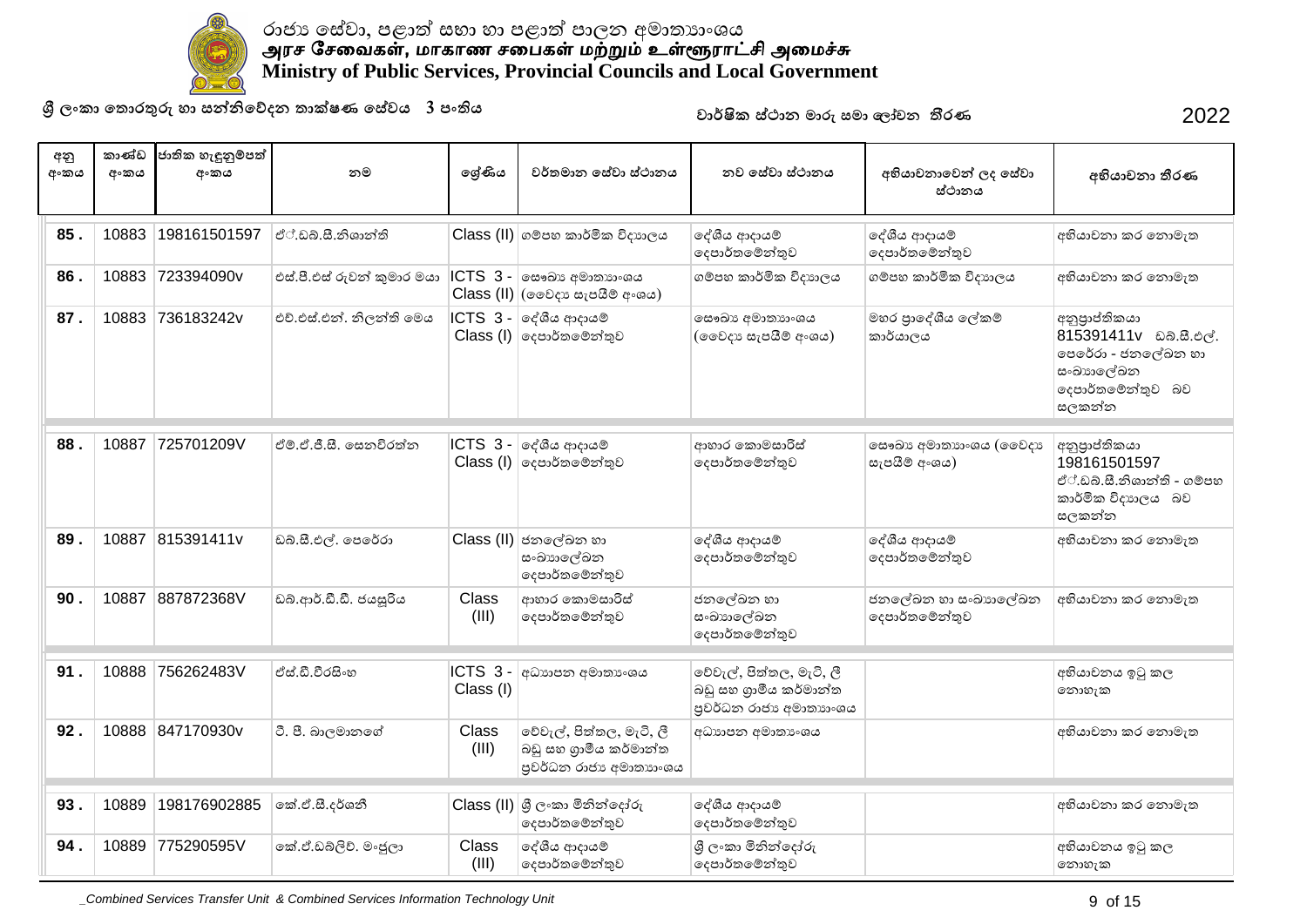

**ɼˢʭˁ˫˳˔ʣˡƱɞ˧˫˦Ǧǧ˳ɩ˖˘˔˫ú˥˒˳˦ʢˣˠ3˚ʭƯˠ** 2022

| අනු<br>අංකය | කාණ්ඩ<br>අංකය | ජාතික හැඳුනුම්පත්<br>අංකය | නම                              | ලශ්ණිය                | වර්තමාන සේවා ස්ථානය                              | නුව සේවා ස්ථානය                                   | අභියාචනාවෙන් ලද සේවා<br>ස්ථානය                | අභියාචනා තීරණ                                                                                                                                                              |  |  |
|-------------|---------------|---------------------------|---------------------------------|-----------------------|--------------------------------------------------|---------------------------------------------------|-----------------------------------------------|----------------------------------------------------------------------------------------------------------------------------------------------------------------------------|--|--|
|             |               |                           |                                 |                       |                                                  |                                                   |                                               |                                                                                                                                                                            |  |  |
| 95.         | 10890         | 736461978v                | ඒ.ඩී.නිලන්ති සිල්වා             |                       | Class (II) දෙහිවල පුාදේශීය ලේකම්<br>කාර්යාලය     | දේශීය ආදායම්<br> ලදපාර්තමේන්තුව                   |                                               | අභියාචනා කර තොමැත                                                                                                                                                          |  |  |
| 96.         | 10890         | 747163073v                | අයි.ඩබ්.සී.පී. ධර්මවර්ධන<br>මෙය |                       | $Class$ (II) ලද්ශීය ආදායම්<br>දෙපාර්තමේන්තුව     | දෙහිවල පුාදේශීය ලේකම්<br>කාර්යාලය                 |                                               | අභියාවනය ඉටු කල<br>෩හැක                                                                                                                                                    |  |  |
| 97.         | 10891         | 787211836v                | ටී.එන්. ගලප්පත්ති               | Class<br>(III)        | දේශීය ආදායම්<br>දෙපාර්තමේන්තුව                   | අධාහපන අමාතාංශය                                   | පුද්ගලයන් ලියාපදිංචි කිරීමේ<br>දෙපාර්තමේන්තුව | අනුපාප්තිකයා<br>775690011V ආර්.ඩී.ටී.ඩී.<br>ධර්මසේන - පුද්ගලයන්<br>ලියාපදිංචි කිරීමේ<br>දෙපාර්තමේන්තුව බව<br>සලකන්න -ස්ථාන මාරු<br>වකුය 2022.07.01 දින සිට<br>කියාත්මක වේ. |  |  |
| 98.         | 10891         | 827701190V                | ටී.ඒ.දිල්රුක්ෂි                 |                       | Class (II) අධාහාපන අමාතාංශය                      | ලද්ශීය ආදායම්<br> ලදපාර්තමේන්තුව                  | දේශීය ආදායම්<br>දෙපාර්තමේන්තුව                | අභියාචනා කර තොමැත                                                                                                                                                          |  |  |
| 99.         | 10892         | 737832732V                | ජේ.පී.එස්. සඳමාලි               |                       | $Class$ (II) ලද්ශීය ආදායම්<br>දෙපාර්තමේන්තුව     | කර්මාන්ත අමාතාහංශය                                |                                               | අභියාචනය ඉටු කල<br>නොහැක                                                                                                                                                   |  |  |
| 100.        |               | 10892 826490489v          | අයි.ආර්.ඩී. නිසංගිකා            | <b>Class</b><br>(III) | කර්මාන්ත අමාතාහංශය                               | ලද්ශීය ආදායම්<br> ලදපාර්තමේන්තුව                  |                                               | අභියාවනා කර නොමැත                                                                                                                                                          |  |  |
| 101.        | 10894         | 770422086v                | එම්.පී.සී.ජේ. ගුණසිංහ           |                       | $Class (II)$ ඩී.එස්. සේනානායක<br>විදාහලය, මීරිගම | දිවුලපිටිය පුාදේශීය ලේකම්<br>කාර්යාලය             |                                               | ස්ථාන මාරුව අවලංගු කරන<br>$C^2$                                                                                                                                            |  |  |
| 102.        | 10894         | 827652946V                | පී.පී.එන්. පද්මගේ               |                       | Class (II) දිවුලපිටිය පුාදේශීය ලේකම්<br>කාර්යාලය | මිරිගම/ඩී එස් සේනානායක<br>ජාතික පාසල              |                                               | ස්ථාන මාරුව අවලංගු කරන<br>ලදී                                                                                                                                              |  |  |
| 103.        | 10895         | 755082694V                | ඩී.කේ.ඩබ්ලිව්.ගුණවර්ධන          |                       | Class (II) හබරාදුව පුාදේශීය ලේකම්<br>කාර්යාලය    | දකුණු පළාත් නියෝජා<br>සර්වේයර් ජනරාල්<br>කාර්යාලය |                                               | අභියාවනා කර නොමැත                                                                                                                                                          |  |  |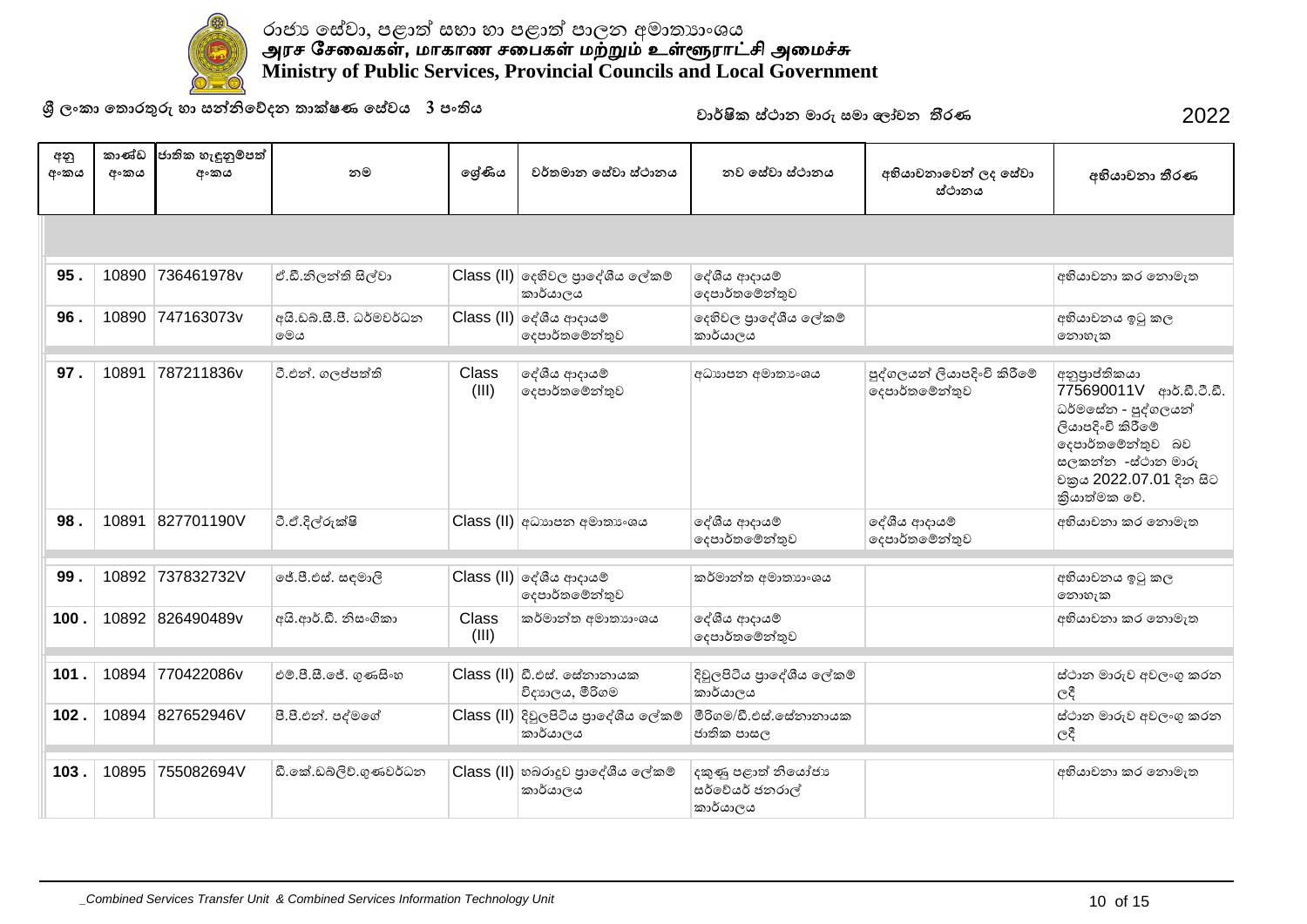

**ɼˢʭˁ˫˳˔ʣˡƱɞ˧˫˦Ǧǧ˳ɩ˖˘˔˫ú˥˒˳˦ʢˣˠ3˚ʭƯˠ** 2022

| අනු<br>අංකය | කාණ්ඩ<br>අංකය | ජාතික හැඳුනුම්පත්<br>අංකය | නම                                                   | ලේණිය          | වර්තමාන සේවා ස්ථානය                                                                        | නව සේවා ස්ථානය                      | අභියාචනාවෙන් ලද සේවා<br>ස්ථානය           | අභියාචනා තීරණ                                                                                                                                                    |
|-------------|---------------|---------------------------|------------------------------------------------------|----------------|--------------------------------------------------------------------------------------------|-------------------------------------|------------------------------------------|------------------------------------------------------------------------------------------------------------------------------------------------------------------|
| 104.        | 10895         | 786341779V                | එස්.එන්. පල්ලියගුරු                                  |                | Class (II) දකුණු පළාත් නියෝජා<br>සර්වේයර් ජනරාල්<br>කාර්යාලය                               | හබරාදුව පාදේශීය ලේකම්<br>කාර්යාලය   |                                          | අභියාචනය ඉටු කල<br>නොහැක                                                                                                                                         |
| 105.        | 10896         | 768451737V                | සී.එන්.අමරතායක                                       | ICTS 3-        | ලද්ශීය ආදායම්<br>Class (II) ලදපාර්තමේන්තුව                                                 | හෝමාගම මහින්ද රාජපක්ෂ<br>ජාතික පාසල | ජනලේඛන හා සංඛාහලේඛන<br>දෙපාර්තමේන්තුව    | අනුපාප්තිකයා<br>770390273v<br>බී.ජී.ඩී.ඊ.ජේ.කුමාර මයා -<br>ජනලේඛන හා සංඛාහලේඛන<br>දෙපාර්තමේන්තුව බව<br>සලකන්න -ස්ථාන මාරුව<br>2022.07.01 දින සිට<br>කියාත්මක වේ. |
| 106.        |               | 10896 847570210V          | වයි. අාර්. පුසංගනී                                   | Class<br>(III) | හෝමාගම මහින්ද රාජපක්ෂ ලද්ශීය ආදායම්<br>ජාතික පාසල                                          | දෙපාර්තමේන්තුව                      |                                          | ස්ථාන මාරුව අවලංගු කරන<br>$ e^{\xi} $                                                                                                                            |
|             |               |                           | <u>සමාලෝචන කමිටු තීරණ මගින් ලබාදූන් නව ස්ථානමාරු</u> |                |                                                                                            |                                     |                                          |                                                                                                                                                                  |
| 107.        |               | 11052 198161501597        | ්ථ,ඩබු,සී,නිශාන්ති                                   |                | Class (II) ගම්පහ කාර්මික විදාහලය                                                           |                                     | දේශීය ආදායම්<br>දෙපාර්තමේන්තුව           | අනුපාප්තිකයා<br>723394090v එස්.පී.එස්<br>රුවන් කුමාර මයා - සෞඛා<br>අමාතාහංශය (මෛදාහ<br>සැපයීම් අංශය) බව<br>සලකන්න                                                |
| 108.        |               | 11052 723394090v          | එස්.පී.එස් රුවන් කුමාර මයා                           |                | $ $ ICTS $ 3 - \rangle$ සෞඛා $\mathfrak{so}$ අමාතාහංශය<br>$Class$ (II) (වෛදා සැපයීම් අංශය) |                                     | ගම්පහ කාර්මික විදාහලය                    | අනුපාප්තිකයා<br>725701209V c@cc.e.a.<br>සෙනවිරත්න - දේශීය<br>ආදායම් දෙපාර්තමේන්තුව<br>බව සලකන්න                                                                  |
| 109.        |               | 11052 725701209V          | ්ථම,ඒ,ජී.සී. සෙනවිරත්ත                               |                | $\textsf{ICTS}$ 3 - $\textcolor{red}{\circ}$ දේශීය ආදායම්<br>$Class (I)$ ලදපාර්තමේන්තුව    |                                     | ලසෟඛා අමාතාහංශය (ඉවෙදාා<br>සැපයීම් අංශය) | අනුපාප්තිකයා<br>198161501597<br>ඒ්.ඩබ්.සී.නිශාන්ති - ගම්පහ<br>කාර්මික විදාහලය බව<br>සලකන්න                                                                       |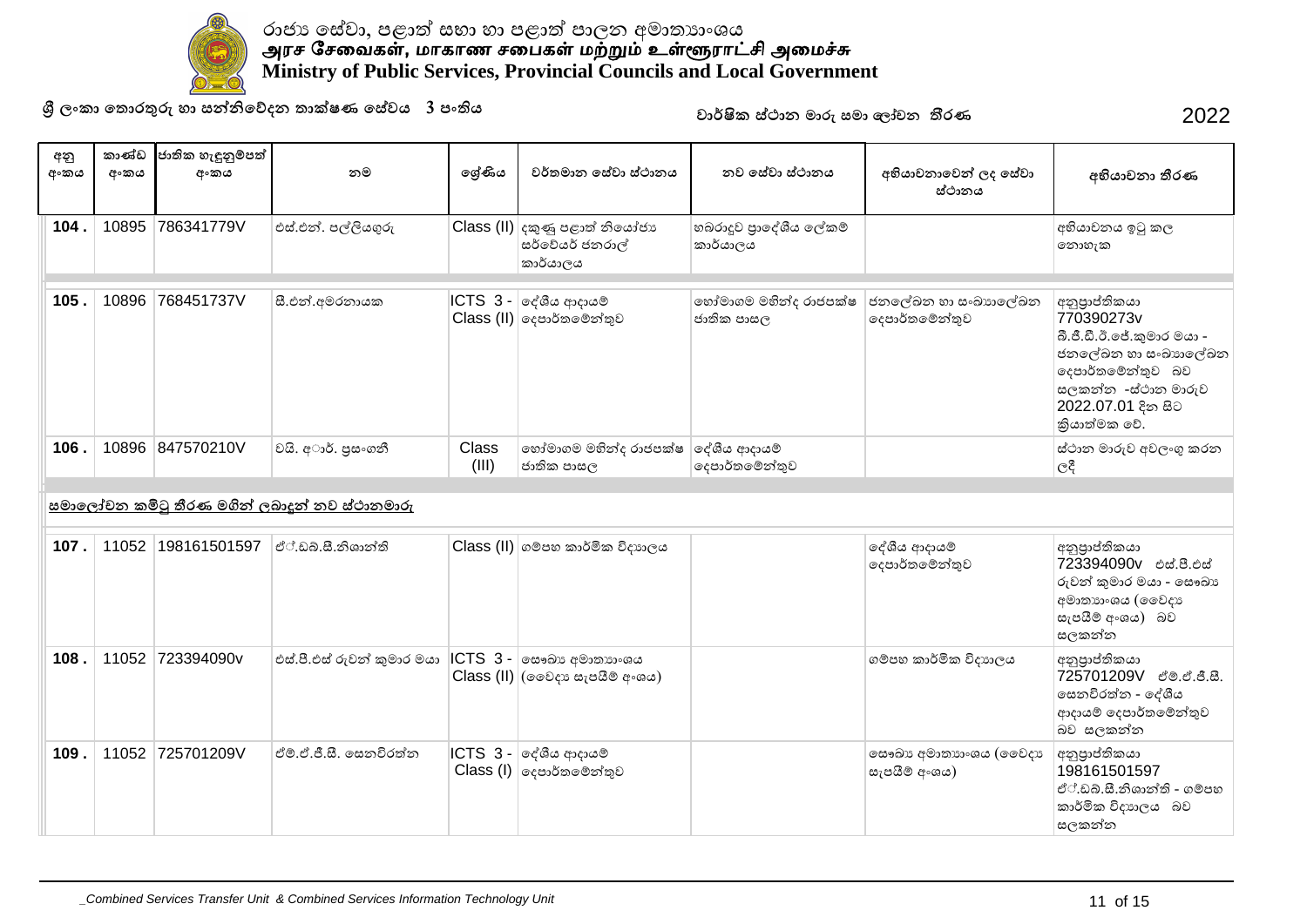

**ɼˢʭˁ˫˳˔ʣˡƱɞ˧˫˦Ǧǧ˳ɩ˖˘˔˫ú˥˒˳˦ʢˣˠ3˚ʭƯˠ** 2022

| අනු<br>අංකය | කාණ්ඩ<br>අංකය | ජාතික හැඳුනුම්පත්<br>අංකය | නම                               | ලශ්ණිය         | වර්තමාන සේවා ස්ථානය                                                          | නව සේවා ස්ථානය | අභියාචනාවෙන් ලද සේවා<br>ස්ථානය        | අභියාචනා තීරණ                                                                                                                                                                    |
|-------------|---------------|---------------------------|----------------------------------|----------------|------------------------------------------------------------------------------|----------------|---------------------------------------|----------------------------------------------------------------------------------------------------------------------------------------------------------------------------------|
| 110.        |               | 11052 736183242v          | එච්.එස්.එන්. නිලන්ති මෙය         |                | $\textsf{ICTS}$ 3 - $\textsf{or}$ දීශීය ආදායම්<br>$Class (I)$ ලදපාර්තමේන්තුව |                | මහර පාදේශීය ලේකම්<br>කාර්යාලය         | අනුපාප්තිකයා<br>815391411v ವಿನಿ.ಟಿ.ಲಿල්.<br>පෙරේරා - ජනලේඛන හා<br>සංඛාහලේඛන<br>දෙපාර්තමේන්තුව බව<br>සලකන්න                                                                       |
| 111.        |               | 11052 787503012V          | වයි. ඩී. විජේරත්න                | Class<br>(III) | ජනලේඛන හා<br>සංඛාහලේඛන<br>දෙපාර්තමේන්තුව                                     |                | ආහාර කොමසාරිස්<br>දෙපාර්තමේන්තුව      | අනුපාප්තිකයා<br>887872368V<br>ඩබ්.ආර්.ඩී.ඩී. ජයසූරිය -<br>ආහාර කොමසාරිස්<br>දෙපාර්තමේන්තුව බව<br>සලකන්න                                                                          |
| 112.        |               | 11052 815391411v          | ඩබ්.සී.එල්. පෙරේරා               |                | Class (II) ජනලේඛන හා<br>සංඛාහලේඛන<br>දෙපාර්තමේන්තුව                          |                | දේශීය ආදායම්<br>දෙපාර්තමේන්තුව        | අනුපාප්තිකයා<br>887872368V<br>ඩබ්.ආර්.ඩී.ඩී. ජයසූරිය -<br>ආහාර කොමසාරිස්<br>දෙපාර්තමේන්තුව බව<br>සලකන්න -වර්තමාන සේවා<br>ස්ථානය මහර පාදේශීය<br>ලේකම් කාර්යාලය ලෙස<br>සංශෝධනය වේ. |
| 113.        |               | 11052 887872368V          | ඩබ්.ආර්.ඩී.ඩී. ජයසූරිය           | Class<br>(III) | ආහාර කොමසාරිස්<br>දෙපාර්තමේන්තුව                                             |                | ජනලේඛන හා සංඛාහලේඛන<br>දෙපාර්තමේන්තුව | අනුපාප්තිකයා<br>787503012V ರಿಡಿ. ವಿ.<br>විජේරත්න - ජනලේඛන හා<br>සංඛාහලේඛන<br>දෙපාර්තමේන්තුව බව<br>සලකන්න                                                                         |
| 114.        |               | 11053 197761502889        | ඒච්. ඒ්. ෙක්. අයි.<br>හපුඅාරව්චි |                | $Class$ (II) කම්කරු රාජා අමාතාංශය                                            |                | අධාහපන අමාතා ෙශය                      | නව ස්ථානමාරු -වර්තමාන<br>සේවා ස්ථානය කම්කරු<br>දෙපාර්තමේන්තුව ලෙස<br>සංශෝධනය වේ.                                                                                                 |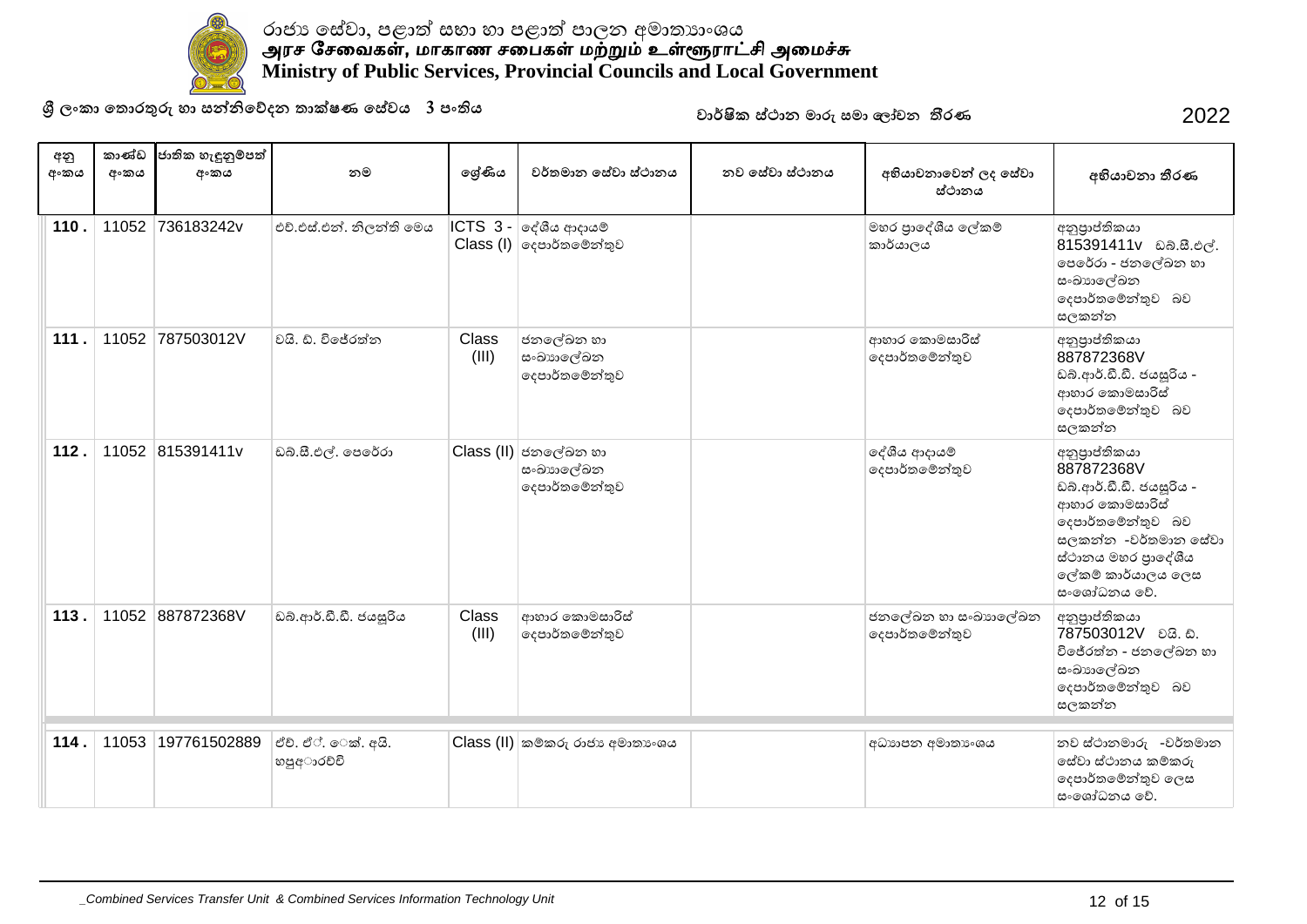

**ɼˢʭˁ˫˳˔ʣˡƱɞ˧˫˦Ǧǧ˳ɩ˖˘˔˫ú˥˒˳˦ʢˣˠ3˚ʭƯˠ** 2022

| අනු<br>අංකය | කාණ්ඩ<br>අංකය | ජාතික හැඳුනුම්පත්<br>අංකය | නම                    | ලශ්ණිය                  | වර්තමාන සේවා ස්ථානය                                                                    | නව සේවා ස්ථානය | අභියාචනාවෙන් ලද සේවා<br>ස්ථානය                | අභියාචනා තීරණ                                                                                                                                                              |
|-------------|---------------|---------------------------|-----------------------|-------------------------|----------------------------------------------------------------------------------------|----------------|-----------------------------------------------|----------------------------------------------------------------------------------------------------------------------------------------------------------------------------|
| 115.        | 11053         | 808103826v                | ඊ.එම්.පී.ලසන්ති       | $ICTS3$ .<br>Class (II) | අධාහපන අමාතා ශය                                                                        |                | කම්කරු දෙපාර්තමේන්තුව                         | අනුපාප්තිකයා<br>197761502889 ඒව. ඒ .<br>ෙක්. අයි. හපුඅාරචචි -<br>කම්කරු රාජා අමාතාංශය<br>බව සලකන්න                                                                         |
| 116.        | 11054         | 775690011V                | ආර්.ඩී.ටී.ඩී. ධර්මසේන |                         | $\textsf{Class}\left(\textsf{II}\right)$ පුද්ගලයන් ලියාපදිංචි<br>කිරීමේ දෙපාර්තමේන්තුව |                | දේශීය ආදායම්<br>දෙපාර්තමේන්තුව                | අනුපාප්තිකයා<br>787211836v ටී.එන්.<br>ගලප්පත්ති - දේශීය ආදායම්<br>දෙපාර්තමේන්තුව බව<br>සලකන්න -ස්ථාන මාරු<br>වකුය 2022.07.01 දින සිට<br>තියාත්මක වේ.                       |
| 117.        | 11054         | 787211836v                | ටී.එන්. ගලප්පත්ති     | Class<br>(III)          | දේශීය ආදායම්<br>දෙපාර්තමේන්තුව                                                         |                | පුද්ගලයන් ලියාපදිංචි කිරීමේ<br>දෙපාර්තමේන්තුව | අනුපාප්තිකයා<br>775690011V ආර්.ඩී.ටී.ඩී.<br>ධර්මසේන - පුද්ගලයන්<br>ලියාපදිංචි කිරීමේ<br>දෙපාර්තමේන්තුව බව<br>සලකන්න -ස්ථාන මාරු<br>වකුය 2022.07.01 දින සිට<br>කියාත්මක වේ. |
| 118.        |               | 11054 827701190V          | ටී.ඒ.දිල්රුක්ෂි       |                         | Class (II) අධාහාපන අමාතාංශය                                                            |                | දේශීය ආදායම්<br>දෙපාර්තමේන්තුව                | අනුපාප්තිකයා<br>865192347V<br>ජී.කේ.යූ.එල්. සුගතපාල -<br>ලද්ශීය ආදායම්<br>දෙපාර්තමේන්තුව බව<br>සලකන්න -ස්ථාන මාරු<br>වකුය 2022.07.01 දින සිට<br>කියාත්මක වේ.               |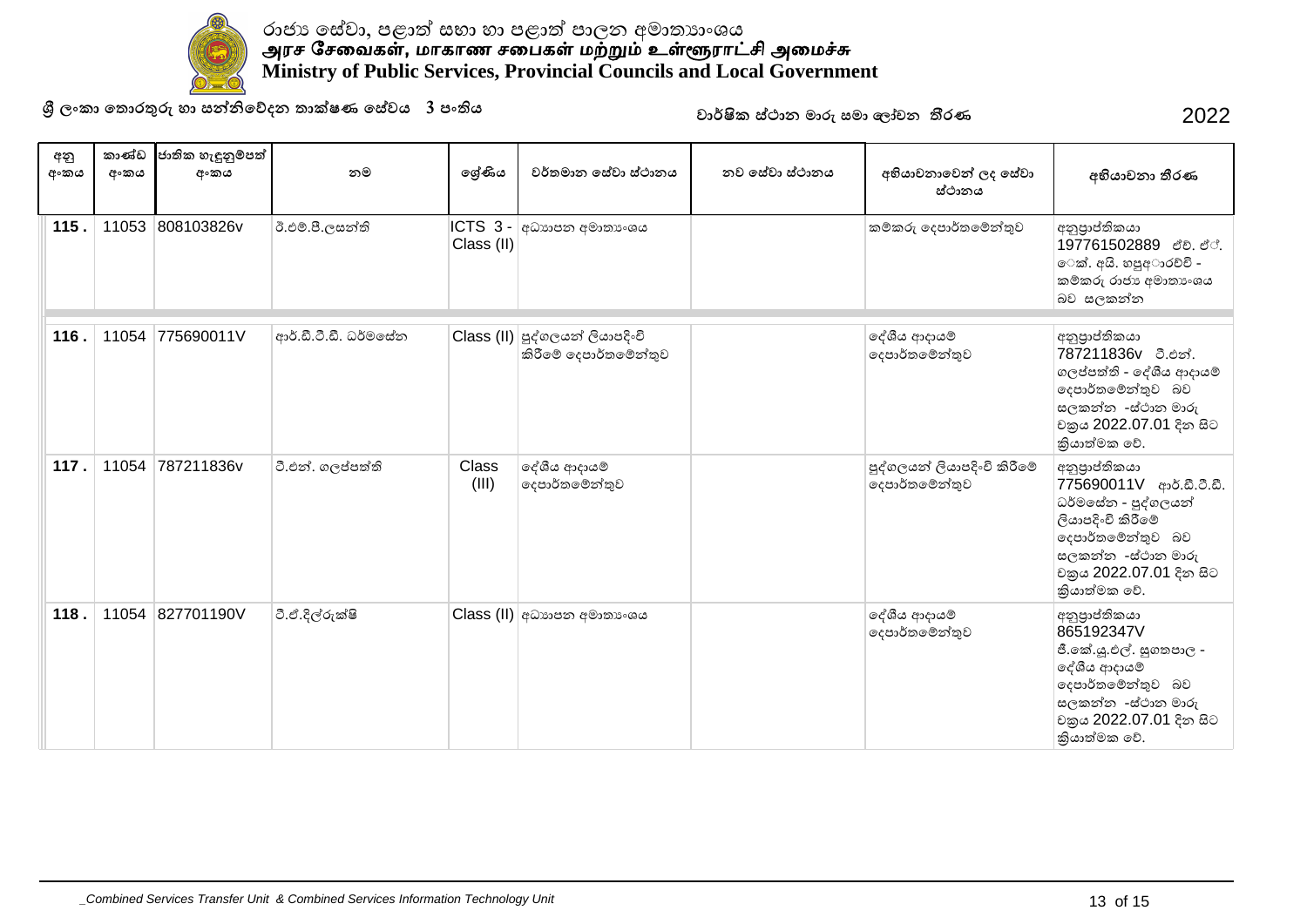

**ɼˢʭˁ˫˳˔ʣˡƱɞ˧˫˦Ǧǧ˳ɩ˖˘˔˫ú˥˒˳˦ʢˣˠ3˚ʭƯˠ** 2022

| අනු<br>අංකය | කාණ්ඩ<br>අංකය | ජාතික හැඳුනුම්පත්<br>අංකය | නම                       | ලේණිය                 | වර්තමාන සේවා ස්ථානය                                                              | නව සේවා ස්ථානය | අභියාචනාවෙන් ලද සේවා<br>ස්ථානය        | අභියාචනා තීරණ                                                                                                                                                    |
|-------------|---------------|---------------------------|--------------------------|-----------------------|----------------------------------------------------------------------------------|----------------|---------------------------------------|------------------------------------------------------------------------------------------------------------------------------------------------------------------|
| 119.        |               | 11054 865192347V          | ජී.කේ.යූ.එල්. සුගතපාල    | <b>Class</b><br>(III) | දේශීය ආදායම්<br> ලදපාර්තමේන්තුව                                                  |                | අධාහපන අමාතා ංශය                      | අනුපාප්තිකයා<br>827701190V<br>ටී.ඒ.දිල්රුක්ෂි - අධාහපන<br>අමාතාංශය බව සලකන්න<br>-ස්ථාන මාරු චකුය<br>2022.07.01 දින සිට<br>තියාත්මක වේ.                           |
| 120.        |               | 11056 768451737V          | සී.එන්.අමරතායක           |                       | $\textsf{ICTS} \ \ 3$ - $\textsf{erf}$ ගිය ආදායම්<br>$Class (II)$ ලදපාර්තමේන්තුව |                | ජනලේඛන හා සංඛාහලේඛන<br>දෙපාර්තමේන්තුව | අනුපාප්තිකයා<br>770390273v<br>බී.ජී.ඩී.ඊ.ජේ.කුමාර මයා -<br>ජනලේඛන හා සංඛාහලේඛන<br>දෙපාර්තමේන්තුව බව<br>සලකන්න -ස්ථාන මාරුව<br>2022.07.01 දින සිට<br>කියාත්මක වේ. |
| 121.        |               | 11056 770390273v          | බී.ජී.ඩී.ඊ.ජේ.කුමාර මයා  |                       | Class (II) ජනලේඛන හා<br>සංඛාහලේඛන<br>දෙපාර්තමේන්තුව                              |                | දේශීය ආදායම්<br>දෙපාර්තමේන්තුව        | අනුපාප්තිකයා<br>768451737V<br>සී.එන්.අමරතායක - දේශීය<br>ආදායම් දෙපාර්තමේන්තුව<br>බව සලකන්න -ස්ථාන<br>මාරුව 2022.07.01 දින සිට<br>කියාත්මක වේ.                    |
| 122.        | 11057         | 697672150V                | ඒ.පී.සිංගන්කුට්ටි ආරච්චි |                       | Class (II) ජනලේඛන හා<br>සංඛාහලේඛන<br> ලදපාර්තමේන්තුව                             |                | දේශීය ආදායම්<br>දෙපාර්තමේන්තුව        | අනුපාප්තිකයා<br>856301036V ආර්. ඒ. ටී.<br>එන්. පෙරේරා මිය - ඉඩම්<br>කොමසාරිස් ජනරාල්<br>දෙපාර්තමේන්තුව බව<br>සලකන්න                                              |